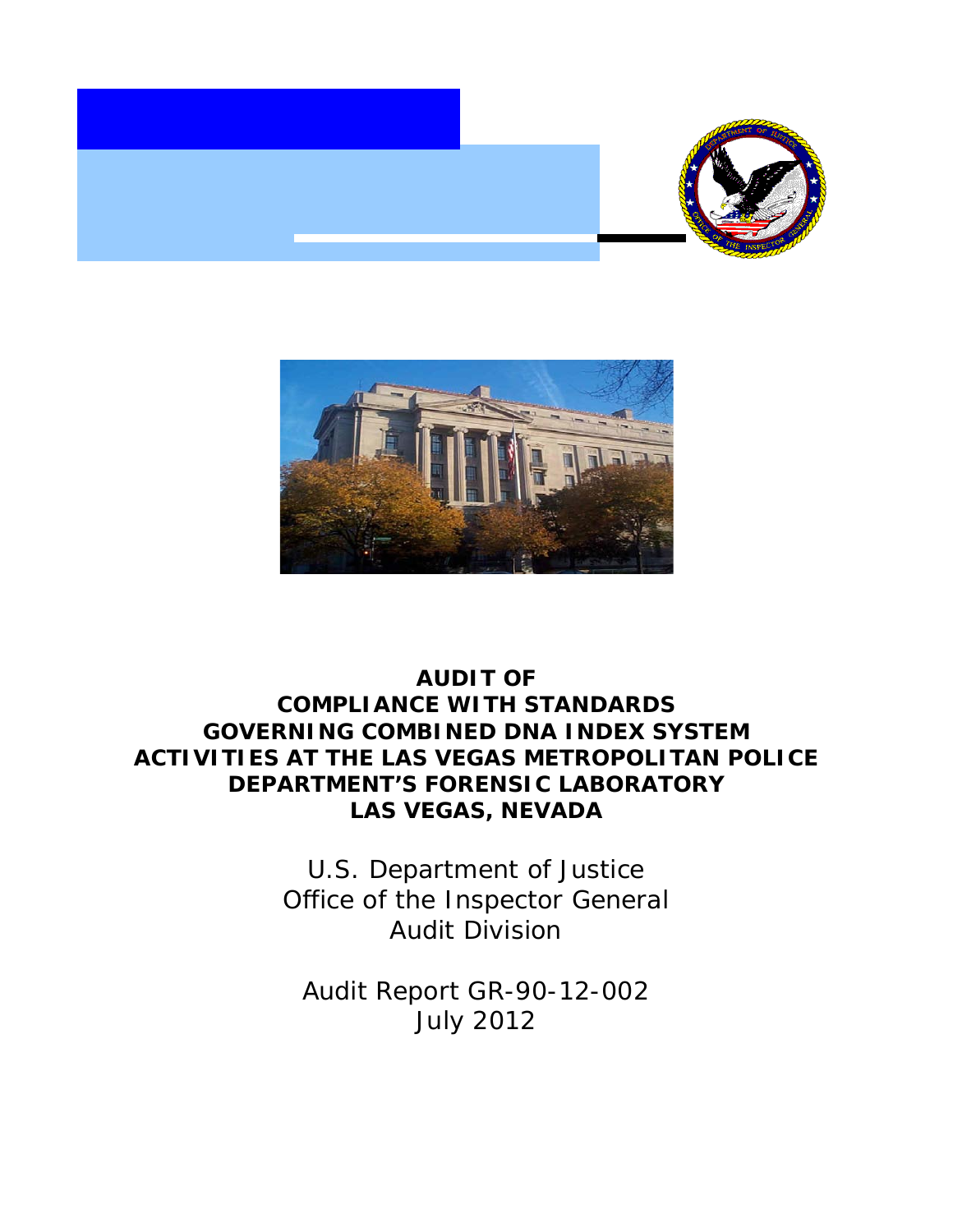## **AUDIT OF COMPLIANCE WITH STANDARDS GOVERNING COMBINED DNA INDEX SYSTEM ACTIVITIES AT THE LAS VEGAS METROPOLITAN POLICE DEPARTMENT'S FORENSIC LABORATORY LAS VEGAS, NEVADA**

## **EXECUTIVE SUMMARY**

The Department of Justice Office of the Inspector General (OIG), Audit Division, has completed an audit of compliance with standards governing Combined DNA Index System (CODIS) activities at the Las Vegas Metropolitan Police Department's Forensic Laboratory (LVMPD Laboratory) in Las Vegas, Nevada.

#### **Background**

The Federal Bureau of Investigation's (FBI) CODIS program combines forensic science and computer technology to provide an investigative tool to federal, state, and local crime laboratories in the United States, as well as those from select international law enforcement agencies. The CODIS program allows these crime laboratories to compare and match DNA profiles electronically to assist law enforcement in solving crimes and identifying missing or unidentified persons.<sup>[1](#page-1-0)</sup> The FBI's CODIS Unit manages CODIS, as well as develops, supports, and provides the program to crime laboratories to foster the exchange and comparison of forensic DNA evidence.

The FBI implemented CODIS as a distributed database with hierarchical levels that enables federal, state, and local crime laboratories to compare DNA profiles electronically. The hierarchy consists of three distinct levels that flow upward from the local level to the state level and then, if allowable, the national level. The National DNA Index System (NDIS), the highest level in the hierarchy, contains DNA profiles uploaded by law enforcement agencies across the United States and is managed by the FBI. NDIS enables the laboratories participating in the CODIS program to electronically compare DNA profiles on a national level. The State DNA Index System is used at the state level to serve as a state's DNA database

<span id="page-1-0"></span> $1$  DNA, or deoxyribonucleic acid, is genetic material found in almost all living cells that contains encoded information necessary for building and maintaining life. Approximately 99.9 percent of human DNA is the same for all people. The differences found in the remaining 0.1 percent allow scientists to develop a unique set of DNA identification characteristics (a DNA profile) for an individual by analyzing a specimen containing DNA.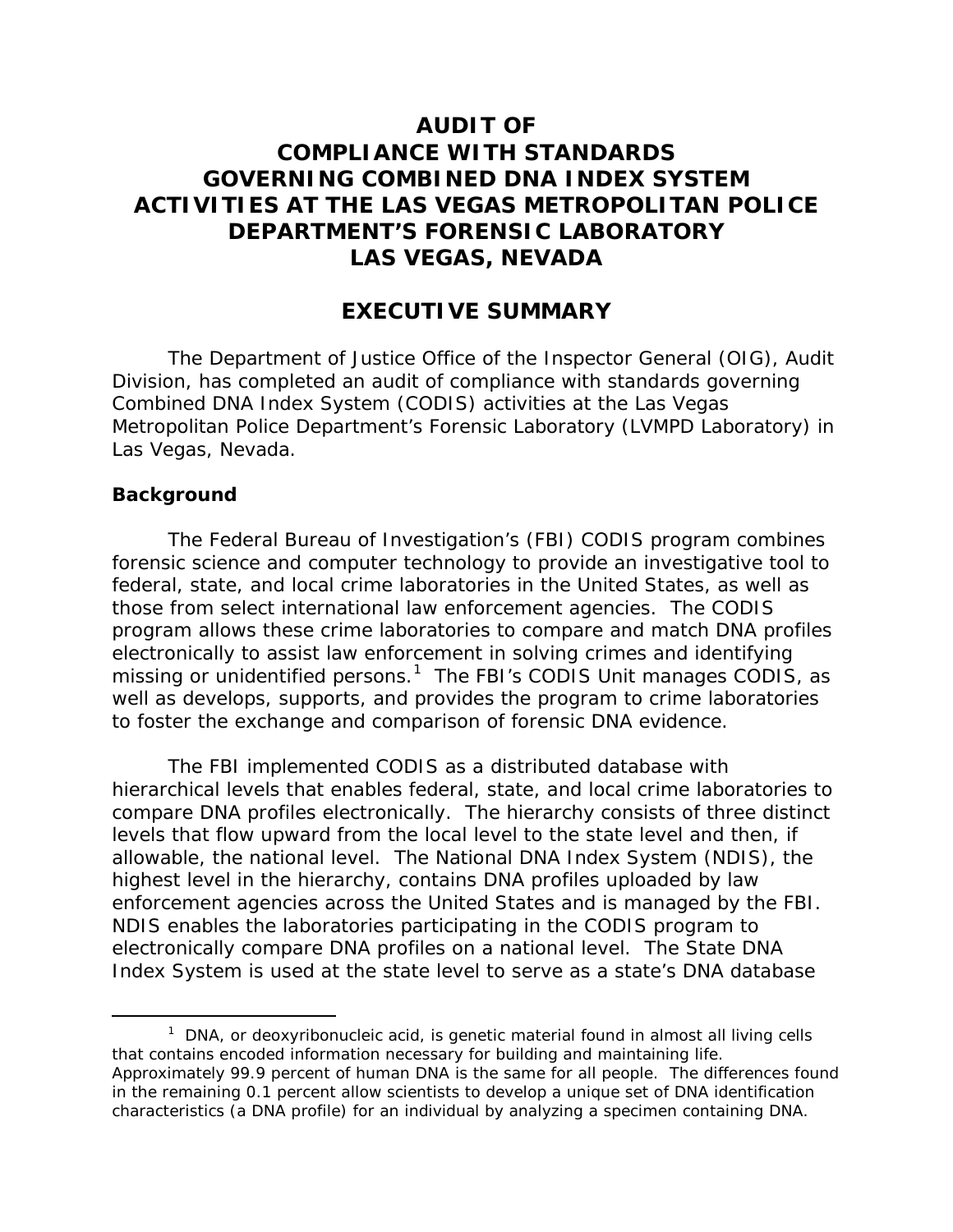and contains DNA profiles from local laboratories and state offenders. The Local DNA Index System is used by local laboratories.

## **OIG Audit Objectives**

Our audit generally covered the period from September 2009 through August 2011. The objectives of our audit were to determine if the: (1) LVMPD Laboratory was in compliance with the NDIS participation requirements; (2) LVMPD Laboratory was in compliance with the Quality Assurance Standards (QAS) issued by the FBI; and (3) LVMPD Laboratory's forensic DNA profiles in CODIS databases were complete, accurate, and allowable for inclusion in NDIS.

Our review determined the following:

- The LVMPD Laboratory was in compliance with the NDIS participation requirements we tested, including: (1) current NDIS eligibility training for LVMPD Laboratory personnel; (2) availability and accessibility of NDIS procedures for CODIS users; and (3) adequate security for CODIS equipment that was located in a controlled laboratory space.
- The LVMPD Laboratory was in compliance with the QAS we reviewed, including: (1) completion of periodic internal and external QAS reviews; (2) implementation of corrective actions presented by internal and external reviews; and (3) had procedures in place to help ensure that access to the Laboratory was controlled and limited to authorized personnel. Finally, at the time of our audit, we found the LVMPD Laboratory did not outsource the analysis of its forensic DNA samples to another laboratory.
- We reviewed 100 of the LVMPD Laboratory's 2,650 forensic profiles that have been uploaded to NDIS as of August 26, 2011. Of the 100 forensic profiles sampled, we found that 91 profiles were complete, accurate, and allowable. However, we also found seven profiles that were unallowable and two more profiles were deemed inappropriate for inclusion in NDIS. Specifically, we identified the following unallowable profiles: (1) one profile that matched the victim's DNA profile, (2) three profiles that were obtained from the suspect's person or residence, (3) one profile uploaded that was not attributable to a putative perpetrator, and (4) two profiles that pertained to an item that was not connected to a crime. Another profile was deemed inappropriate for inclusion in NDIS because the laboratory had not yet attempted to gain an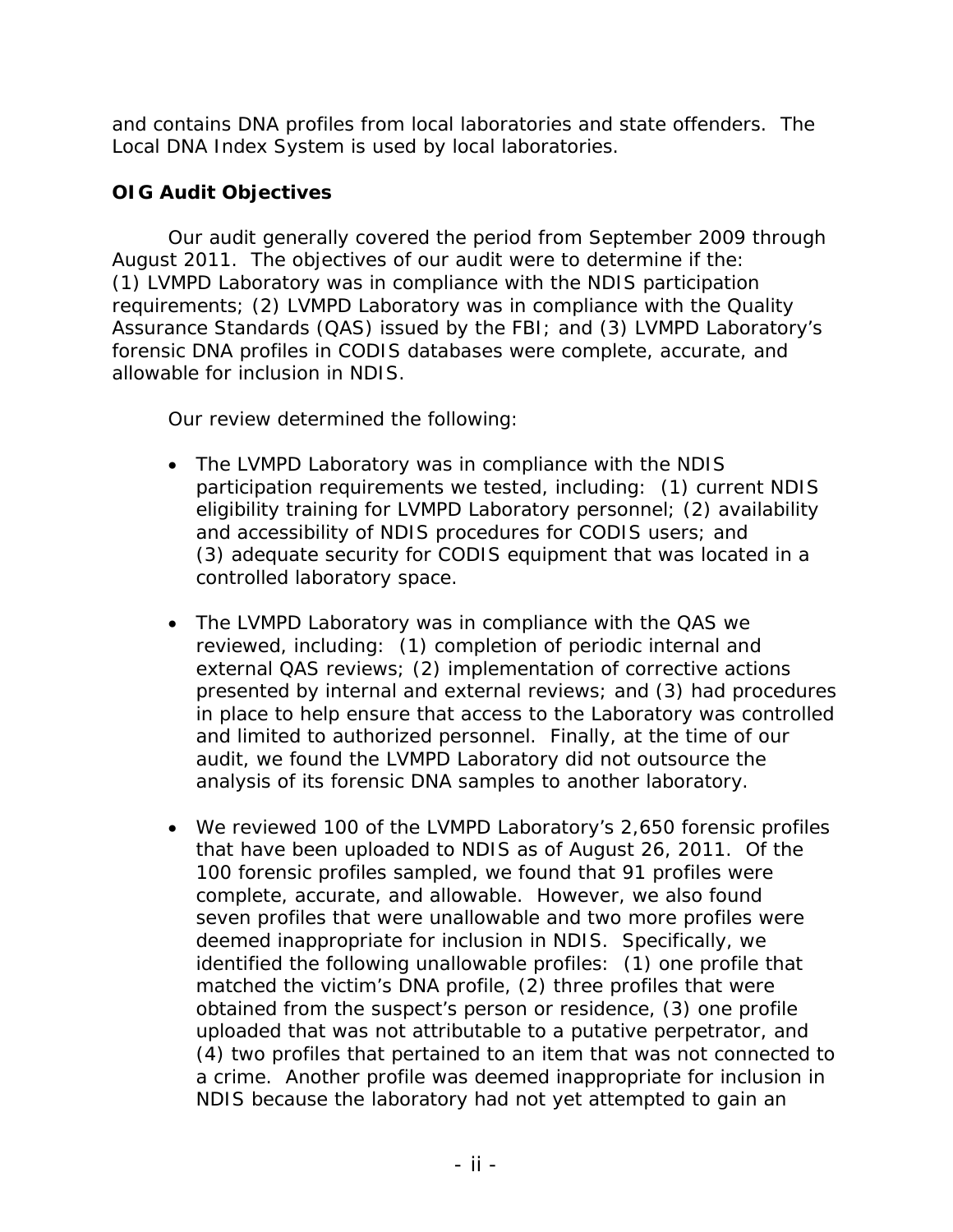elimination standard to rule out the victim. The LVMPD agreed and removed this profile. Finally, the LVMPD removed one more profile deemed inappropriate because it was based on a mixture containing DNA from several individuals with no major contributor. In addition to these nine profiles, the LVMPD Laboratory removed another two profiles from NDIS that were not part of our sample, but were associated with the sample profiles tested. In total, the LVMPD removed 11 profiles from NDIS as a result of our review.

The results of our audit are discussed in detail in the Findings section of the report. Our audit objectives, scope, and methodology are detailed in Appendix I of the report and the audit criteria are detailed in Appendix II.

We discussed the results of our audit with LVMPD Laboratory officials and have included their comments in the report as applicable. In addition, we requested from the LVMPD Laboratory and the FBI written responses to a draft copy of our audit report. We received those responses and they are found in Appendices III and IV, respectively. Based on our report that contained no recommendations and the responses that we received, we issue this final report closed.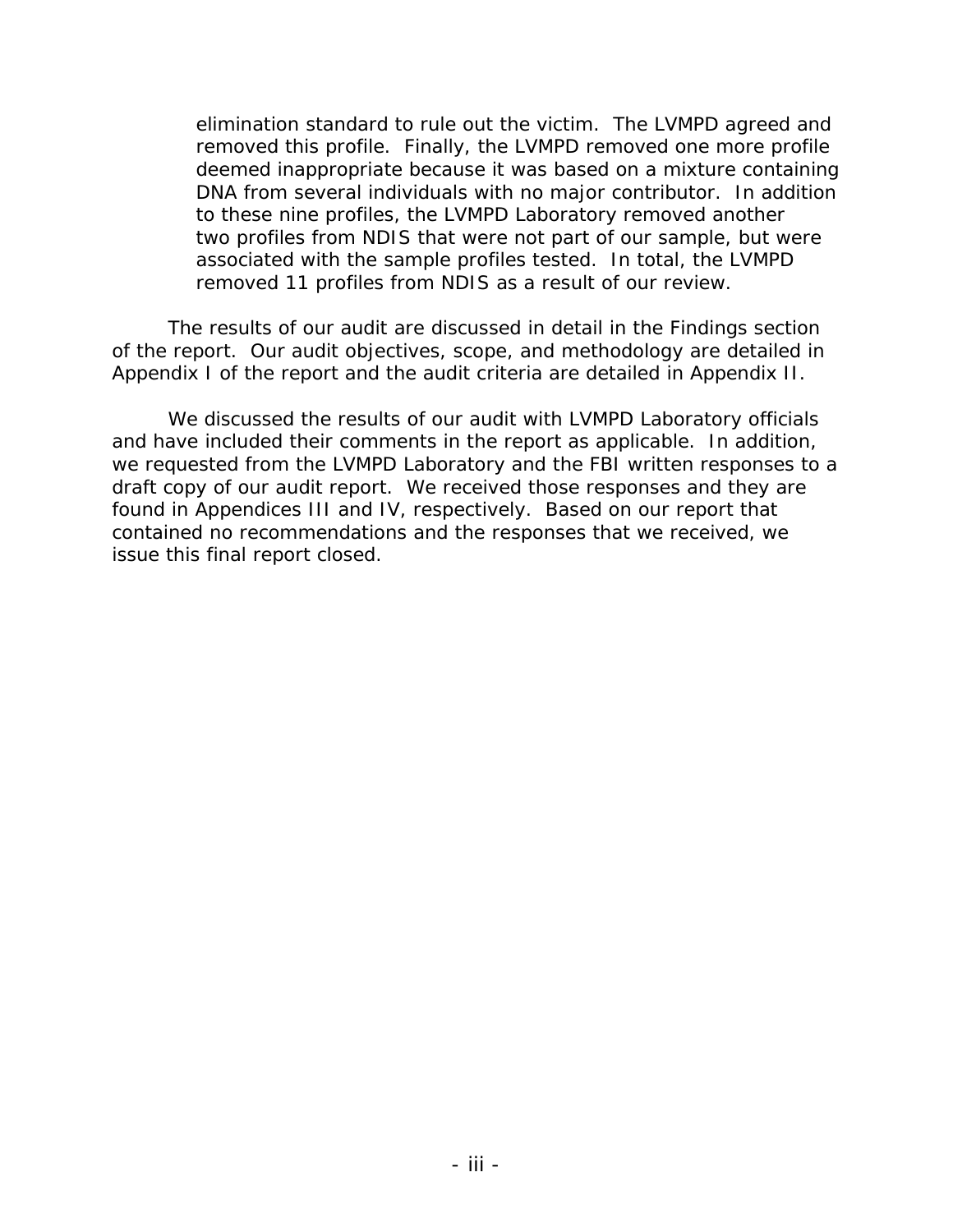# **TABLE OF CONTENTS**

| $\mathbf{L}$ | Compliance with NDIS Participation Requirements7           |  |
|--------------|------------------------------------------------------------|--|
|              |                                                            |  |
|              |                                                            |  |
| $\Pi$ .      |                                                            |  |
|              |                                                            |  |
|              |                                                            |  |
| III.         | Suitability of Forensic DNA Profiles in CODIS Databases 14 |  |
|              |                                                            |  |
|              |                                                            |  |
|              |                                                            |  |

## **APPENDICES:**

| I. OBJECTIVES, SCOPE, AND METHODOLOGY  18 |  |
|-------------------------------------------|--|
|                                           |  |
|                                           |  |
|                                           |  |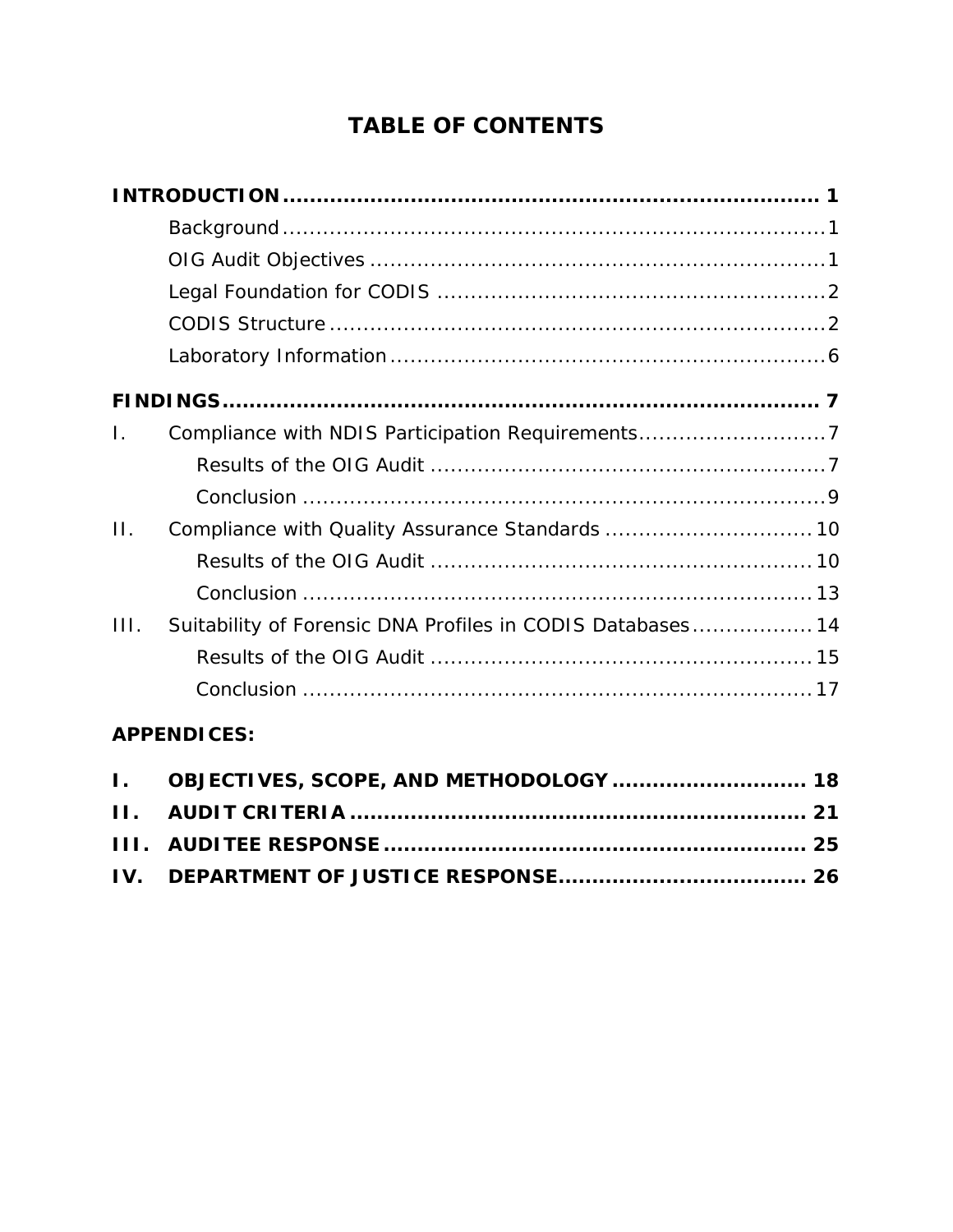## **AUDIT OF COMPLIANCE WITH STANDARDS GOVERNING COMBINED DNA INDEX SYSTEM ACTIVITIES AT THE LAS VEGAS METROPOLITAN POLICE DEPARTMENT'S FORENSIC LABORATORY LAS VEGAS, NEVADA**

## **INTRODUCTION**

The Department of Justice Office of the Inspector General (OIG), Audit Division, has completed an audit of compliance with standards governing Combined DNA Index System (CODIS) activities at the Las Vegas Metropolitan Police Department's Forensic Laboratory (LVMPD Laboratory) in Las Vegas, Nevada.

#### **Background**

The Federal Bureau of Investigation's (FBI) CODIS provides an investigative tool to federal, state, and local crime laboratories in the United States using forensic science and computer technology. The CODIS program allows these laboratories to compare and match DNA profiles electronically, thereby assisting law enforcement in solving crimes and identifying missing or unidentified persons.<sup>[1](#page-5-0)</sup> The FBI's CODIS Unit manages CODIS and is responsible for its use in fostering the exchange and comparison of forensic DNA evidence.

#### **OIG Audit Objectives**

Our audit covered the period from September 2009 through August 2011. The objectives of our audit were to determine if the: (1) LVMPD Laboratory was in compliance with the National DNA Index System (NDIS) participation requirements; (2) LVMPD Laboratory was in compliance with the Quality Assurance Standards (QAS) issued by the FBI; and (3) LVMPD Laboratory's forensic DNA profiles in CODIS databases were complete, accurate, and allowable for inclusion in NDIS. Appendix I contains a detailed description of our audit objectives, scope, and methodology; and Appendix II contains the criteria used to conduct the audit.

<span id="page-5-0"></span> $1$  DNA, or deoxyribonucleic acid, is genetic material found in almost all living cells that contains encoded information necessary for building and maintaining life. Approximately 99.9 percent of human DNA is the same for all people. The differences found in the remaining 0.1 percent allow scientists to develop a unique set of DNA identification characteristics (a DNA profile) for an individual by analyzing a specimen containing DNA.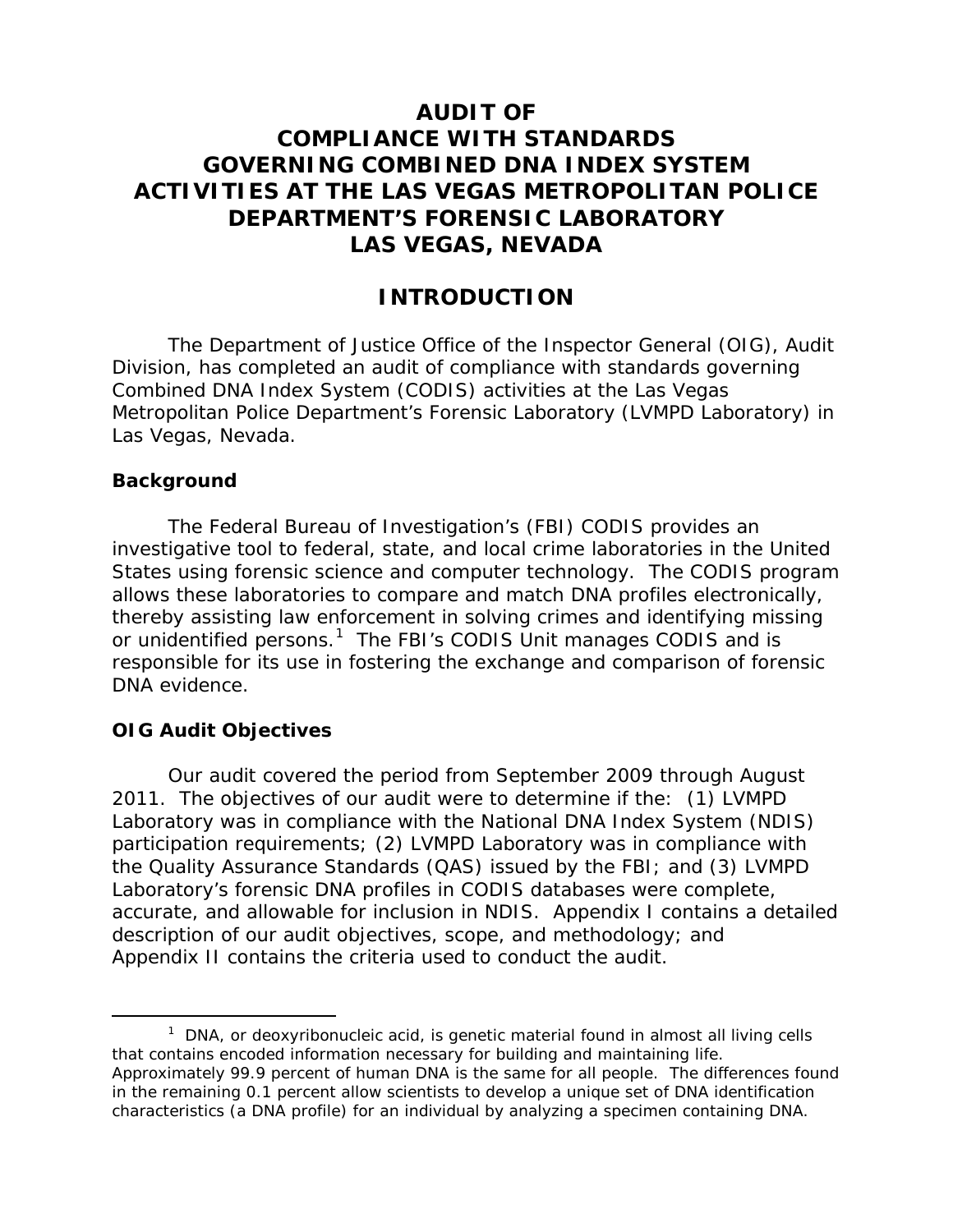## **Legal Foundation for CODIS**

The FBI's CODIS program began as a pilot project in 1990. The DNA Identification Act of 1994 (Act) authorized the FBI to establish a national index of DNA profiles for law enforcement purposes. The Act, along with subsequent amendments, has been codified in a federal statute (Statute) providing the legal authority to establish and maintain NDIS. $<sup>2</sup>$  $<sup>2</sup>$  $<sup>2</sup>$ </sup>

## *Allowable DNA Profiles*

The Statute authorizes NDIS to contain the DNA identification records of persons convicted of crimes, persons who have been charged in an indictment or information with a crime, and other persons whose DNA samples are collected under applicable legal authorities. Samples voluntarily submitted solely for elimination purposes are not authorized for inclusion in NDIS. The Statute also authorizes NDIS to include analysis of DNA samples recovered from crime scenes or from unidentified human remains, as well as those voluntarily contributed from relatives of missing persons.

## *Allowable Disclosure of DNA Profiles*

The Statute requires that NDIS only include DNA information that is based on analyses performed by or on behalf of a criminal justice agency – or the U.S. Department of Defense – in accordance with QAS issued by the FBI. The DNA information in the index is authorized to be disclosed only: (1) to criminal justice agencies for law enforcement identification purposes; (2) in judicial proceedings, if otherwise admissible pursuant to applicable statutes or rules; (3) for criminal defense purposes, to a defendant who shall have access to samples and analyses performed in connection with the case in which the defendant is charged; or (4) if personally identifiable information (PII) is removed for a population statistics database, for identification research and protocol development purposes, or for quality control purposes.

## **CODIS Structure**

The FBI implemented CODIS as a distributed database with hierarchical levels that enables federal, state, and local crime laboratories to compare DNA profiles electronically. CODIS consists of a hierarchy of three distinct levels: (1) NDIS, managed by the FBI as the nation's DNA database containing DNA profiles uploaded by participating states; (2) the State DNA Index System (SDIS) which serves as a state's DNA database containing DNA profiles from local laboratories within the state and state offenders; and

<span id="page-6-0"></span> $\overline{\phantom{a}}$  2  $2$  42 U.S.C.A. § 14132 (2006).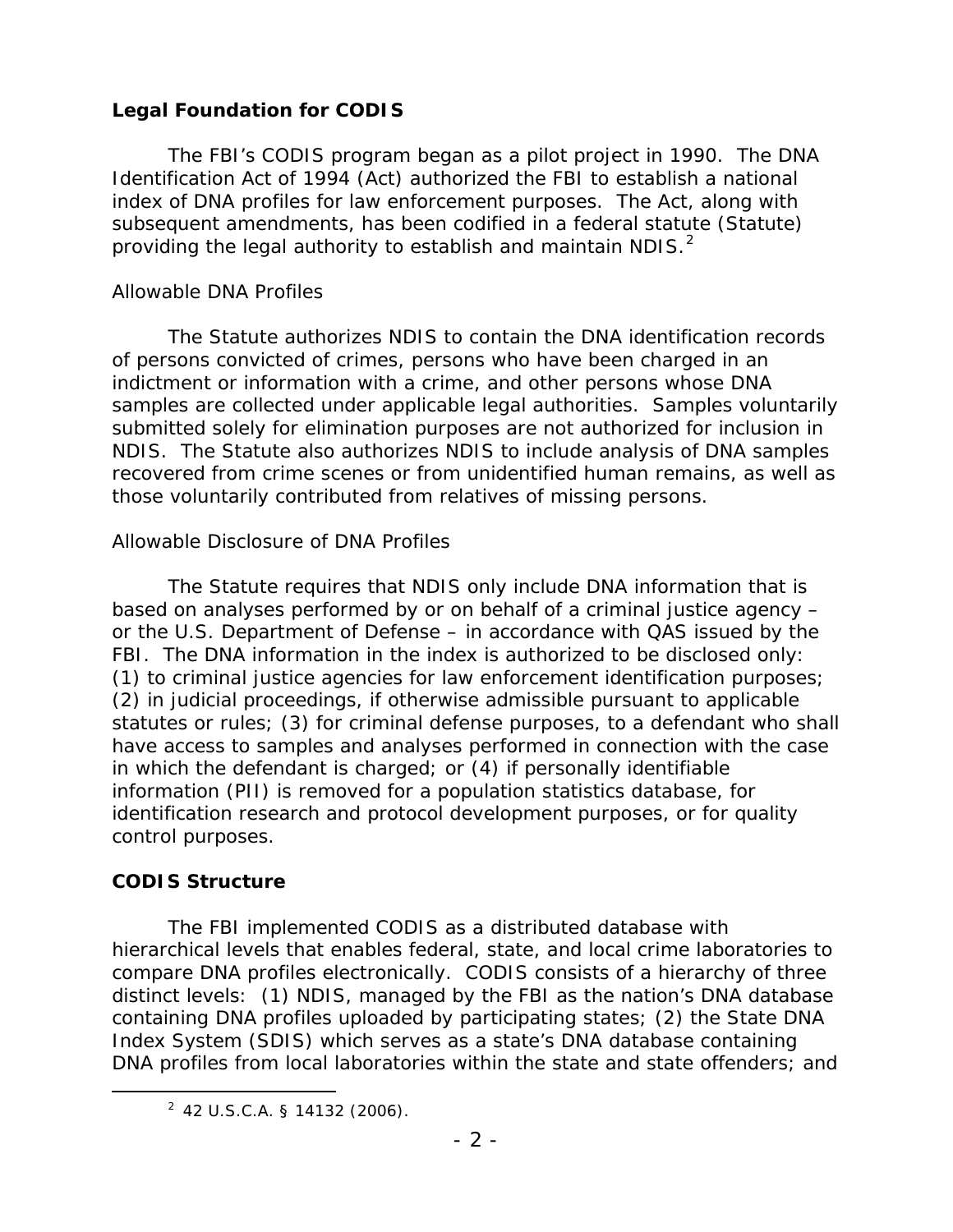(3) the Local DNA Index System (LDIS), used by local laboratories. DNA profiles originate at the local level and then flow upward to the state and, if allowable, national level. For example, the local laboratory in the Palm Beach County, Florida, Sheriff's Office sends its profiles to the state laboratory in Tallahassee, which then uploads the profiles to NDIS. Each state participating in CODIS has one designated SDIS laboratory. The SDIS laboratory maintains its own database and is responsible for overseeing NDIS issues for all CODIS-participating laboratories within the state. The graphic below illustrates how the system hierarchy works.



## **Example of System Hierarchy within CODIS**

#### *National DNA Index System*

NDIS, the highest level in the CODIS hierarchy, enables laboratories participating in the CODIS program to electronically compare DNA profiles on a national level. NDIS does not contain names or other PII about the profiles. Therefore, matches are resolved through a system of laboratoryto-laboratory contacts. NDIS contains the following eight searchable indices: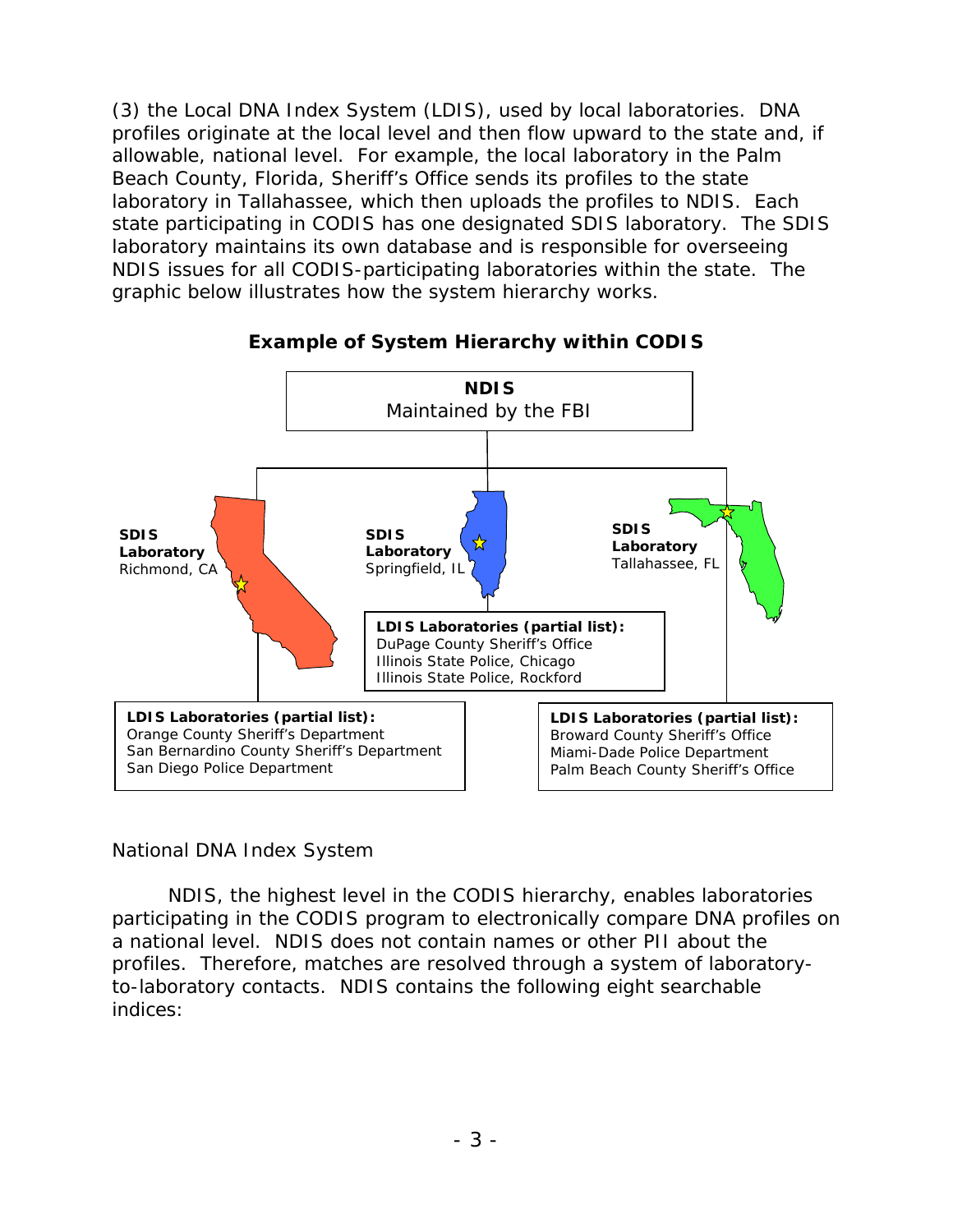- Convicted Offender Index contains profiles generated from persons convicted of qualifying offenses.<sup>[3](#page-8-0)</sup>
- Arrestee Index is comprised of profiles developed from persons who have been arrested, indicted, or charged in an information with a crime.
- Legal Index consists of profiles that are produced from DNA samples collected from persons under other applicable legal authorities.<sup>[4](#page-8-1)</sup>
- Detainee Index contains profiles from non-U.S. persons detained under the authority of the U.S. and required by law to provide a DNA sample for analysis and entry into NDIS.
- Forensic Index profiles originate from, and are associated with, evidence found at crime scenes.
- Missing Person Index contains known DNA profiles of missing persons and deduced missing persons.
- Unidentified Human (Remains) Index holds profiles from unidentified living individuals and the remains of unidentified deceased individuals.<sup>[5](#page-8-2)</sup>
- Relatives of Missing Person Index is comprised of DNA profiles generated from the biological relatives of individuals reported missing.

Given these multiple databases, the main functions of CODIS are to: (1) generate investigative leads that may help in solving crimes, and (2) identify missing and unidentified persons.

The Forensic Index generates investigative leads in CODIS that may help solve crimes. Investigative leads may be generated through matches between the Forensic Index and other indices in the system, including the Convicted Offender, Arrestee, and Legal Indices. These matches may

<span id="page-8-0"></span> $\overline{\phantom{a}}$  3  $3$  The phrase "qualifying offenses" refers to local, state, or federal crimes that require a person to provide a DNA sample in accordance with applicable laws.

<span id="page-8-1"></span><sup>&</sup>lt;sup>4</sup> An example of a Legal Index profile is one from a person found not guilty by reason of insanity who is required by the relevant state law to provide a DNA sample.

<span id="page-8-2"></span><sup>&</sup>lt;sup>5</sup> An example of an Unidentified Human (Remains) Index profile from a living person is a profile from a child or other individual, who cannot or refuses to identify themselves.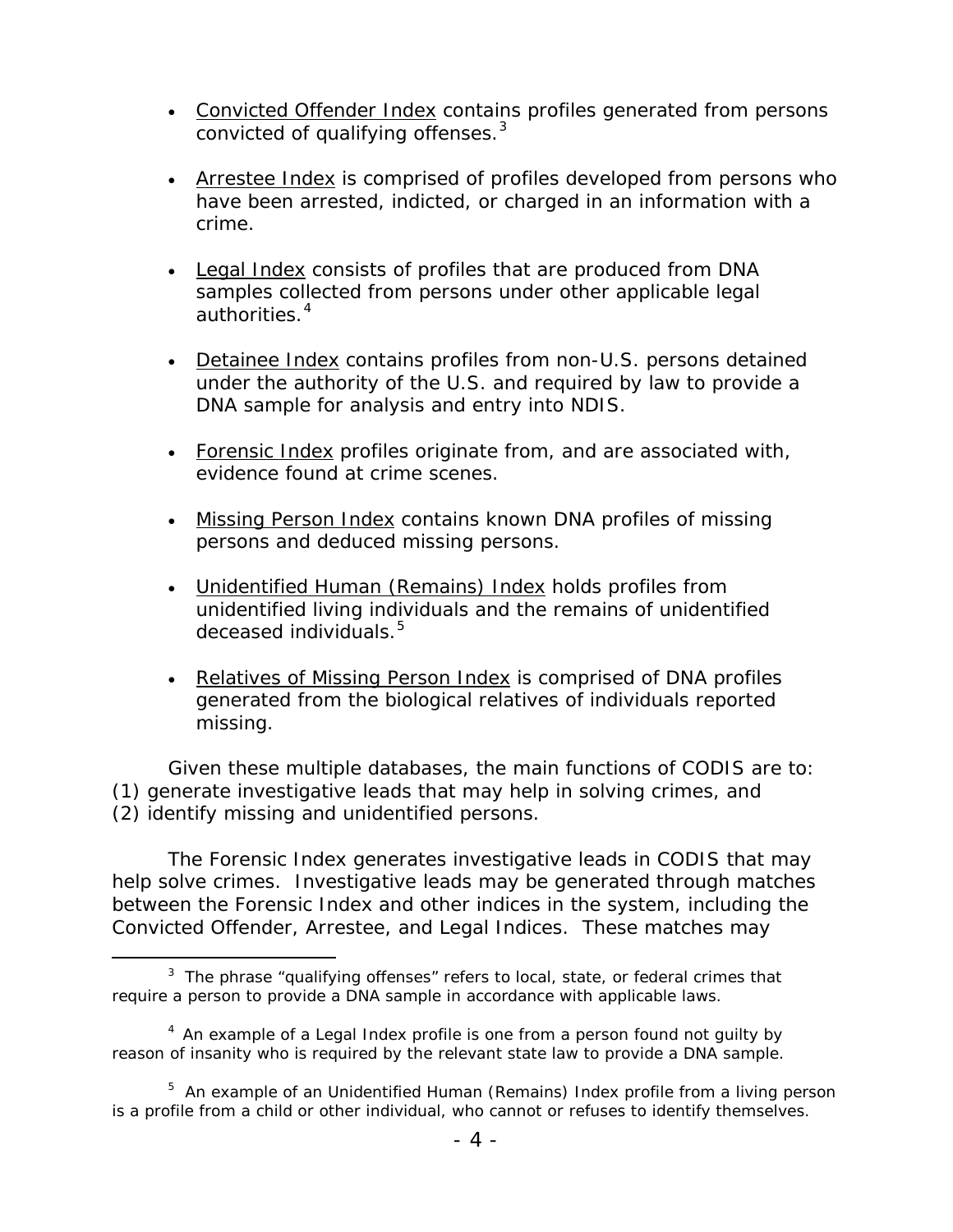provide investigators with the identity of suspected perpetrators. CODIS also links crime scenes through matches between Forensic Index profiles, potentially identifying serial offenders.

In addition to generating investigative leads, CODIS furthers the objectives of the FBI's National Missing Person DNA Database program through its ability to identify missing and unidentified individuals. For instance, those persons may be identified through matches between the profiles in the Missing Person Index and the Unidentified Human (Remains) Index. In addition, the profiles within the Missing Person and Unidentified Human (Remains) Indices may be vetted against the Forensic, Convicted Offender, Arrestee, Detainee, and Legal Indices to provide investigators with leads in solving missing and unidentified person cases.

#### *State and Local DNA Index Systems*

The FBI provides CODIS software free of charge to any state or local law enforcement laboratory performing DNA analysis. Laboratories are able to use the CODIS software to upload profiles to NDIS. However, before a laboratory is allowed to participate at the national level and upload DNA profiles to NDIS, a Memorandum of Understanding (MOU) must be signed between the FBI and the applicable state's SDIS laboratory. The MOU defines the responsibilities of each party, includes a sublicense for the use of CODIS software, and delineates the standards laboratories must meet in order to utilize NDIS. Although officials from LDIS laboratories do not sign an MOU, LDIS laboratories that upload DNA profiles to an SDIS laboratory are required to adhere to the MOU signed by the SDIS laboratory.

States are authorized to upload DNA profiles to NDIS based on local, state, and federal laws, as well as NDIS regulations. However, states or localities may maintain NDIS-restricted profiles in SDIS or LDIS. For instance, a local law may allow for the collection and maintenance of a victim profile at LDIS but NDIS regulations do not authorize the upload of that profile to the national level.

CODIS becomes more useful as the quantity of DNA profiles in the system increases because the potential for additional leads rises. However, the utility of CODIS relies upon the completeness, accuracy, and quantity of profiles that laboratories upload to the system. Incomplete CODIS profiles are those for which the required number of core loci were not tested or do not contain all of the DNA information that resulted from a DNA analysis and may not be searched at NDIS. $^6$  $^6$  The probability of a false match among DNA profiles is reduced as the completeness of a profile increases.

<span id="page-9-0"></span> $6$  A "loci" is a specific location on a chromosome. The plural form of locus is loci.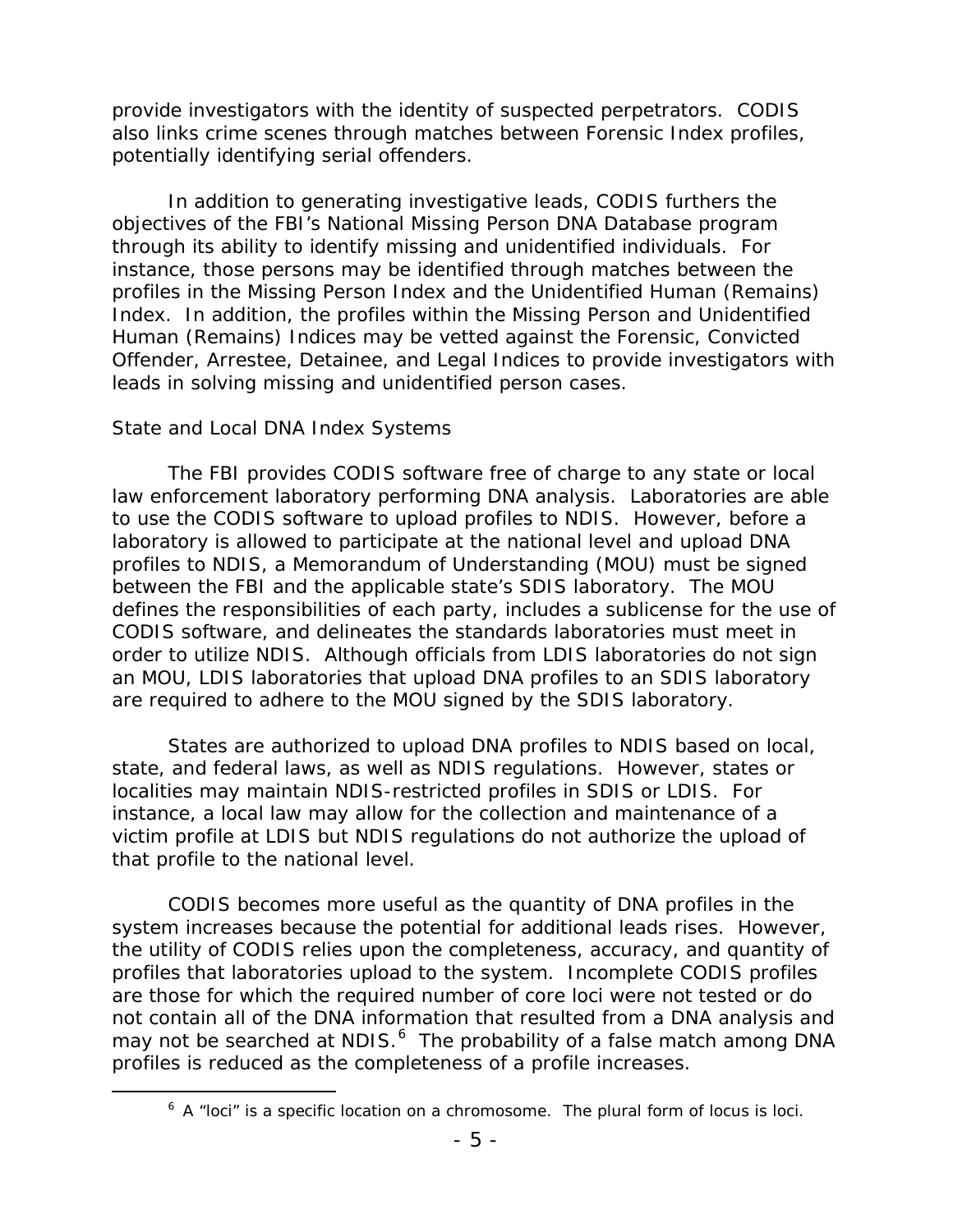Inaccurate profiles, which contain incorrect DNA information or an incorrect specimen number, may generate false positive leads, false negative comparisons, or lead to the misidentification of a sample. Further, laws and regulations exclude certain types of profiles from being uploaded to CODIS to prevent violations to an individual's privacy and foster the public's confidence in CODIS. Therefore, it is the responsibility of the LVMPD Laboratory to ensure that it is adhering to the NDIS participation requirements and the profiles uploaded to CODIS are complete, accurate, and allowable for inclusion in NDIS.

#### **Laboratory Information**

According to Laboratory officials, the LVMPD Laboratory annually serves more than 30 different law enforcement agencies located throughout Southern Nevada. In total, the LVMPD Laboratory serves a population size of 1.9 million people in Clark County, Nevada, another half a million people from neighboring counties (made up of Nye, Lincoln, and Esmeralda), and up to 3 million tourists who visit Las Vegas each month. The LVMPD Laboratory participates in the CODIS program as a LDIS laboratory. In addition to maintaining a Forensic database, the LVMPD Laboratory also maintains a Convicted Offender database. The LVMPD Laboratory began analyzing DNA in 1997, and began processing evidence in criminal cases and uploading forensic profiles into NDIS in 2001.

The LVMPD Laboratory was last accredited for 5 years by the American Society of Crime Laboratory Directors/Laboratory Accreditation Board (ASCLD/LAB) in July 2008. Thus, the LVMPD Laboratory is up for renewal in June 2013.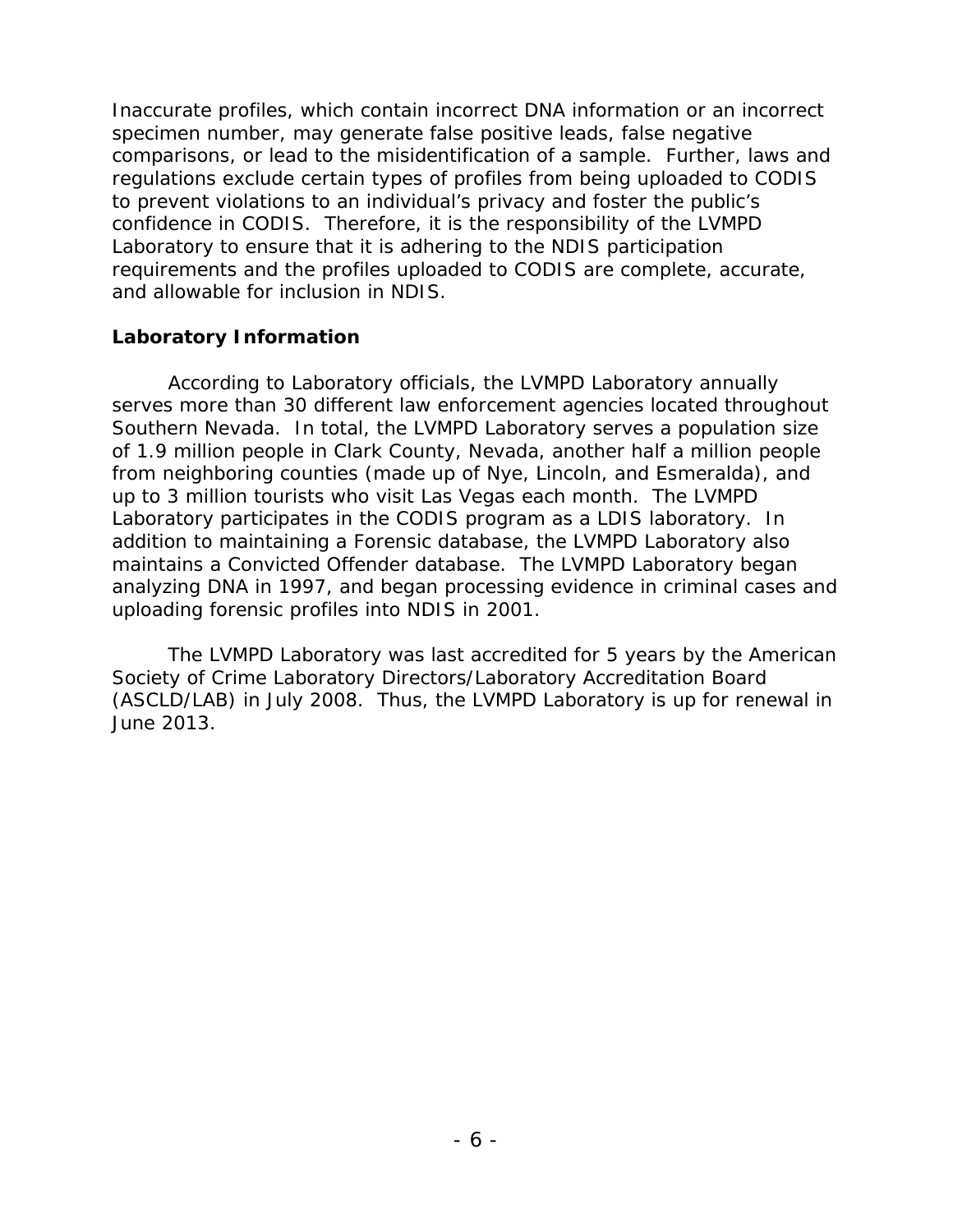# **FINDINGS**

## **I. Compliance with NDIS Participation Requirements**

The LVMPD Laboratory was in compliance with NDIS participation requirements regarding updated NDIS eligibility training for its personnel, maintenance of CODIS-related training and proficiency- testing records for CODIS users, timeliness of NDIS matches, backing up the CODIS server in accordance with NDIS requirements, and timely submission of external audits to the FBI.

The NDIS participation requirements, which consist of the MOU and the NDIS Procedure Manual, establish the responsibilities and obligations of laboratories that participate in the CODIS program at the national level. The MOU describes the CODIS-related responsibilities of both the LVMPD Laboratory and the FBI. The NDIS Procedure Manual is comprised of the NDIS operational procedures and provides detailed instructions for laboratories to follow when performing certain procedures pertinent to NDIS. The NDIS participation requirements we reviewed are listed in Appendix II of this report.

#### **Results of the OIG Audit**

We found that the LVMPD Laboratory complied with the NDIS participation requirements we reviewed. Specifically, we found that the LVMPD Laboratory was in compliance with NDIS participation requirements regarding updated NDIS eligibility training for its personnel, maintenance of CODIS-related training and proficiency-testing records for CODIS users, timeliness of NDIS matches, backing up its CODIS server in accordance with NDIS requirements, and timely submission of external audits to the FBI. These results are described in more detail below.

• The NDIS General Responsibilities Operational Procedures manual in effect during our audit required that participating laboratories ensure that CODIS users are notified of and provided access to revised NDIS Operational Procedures and other documentation necessary to properly participate in NDIS. All LVMPD Laboratory forensic personnel have access to the manual on the FBI's Criminal Justice Information System—Wide Area Network (CJIS-WAN). In addition, the LVMPD Laboratory's CODIS Administrator stated that she also keeps a copy of the NDIS procedure manual on her desk where it is available to be perused by her staff. We selected 2 of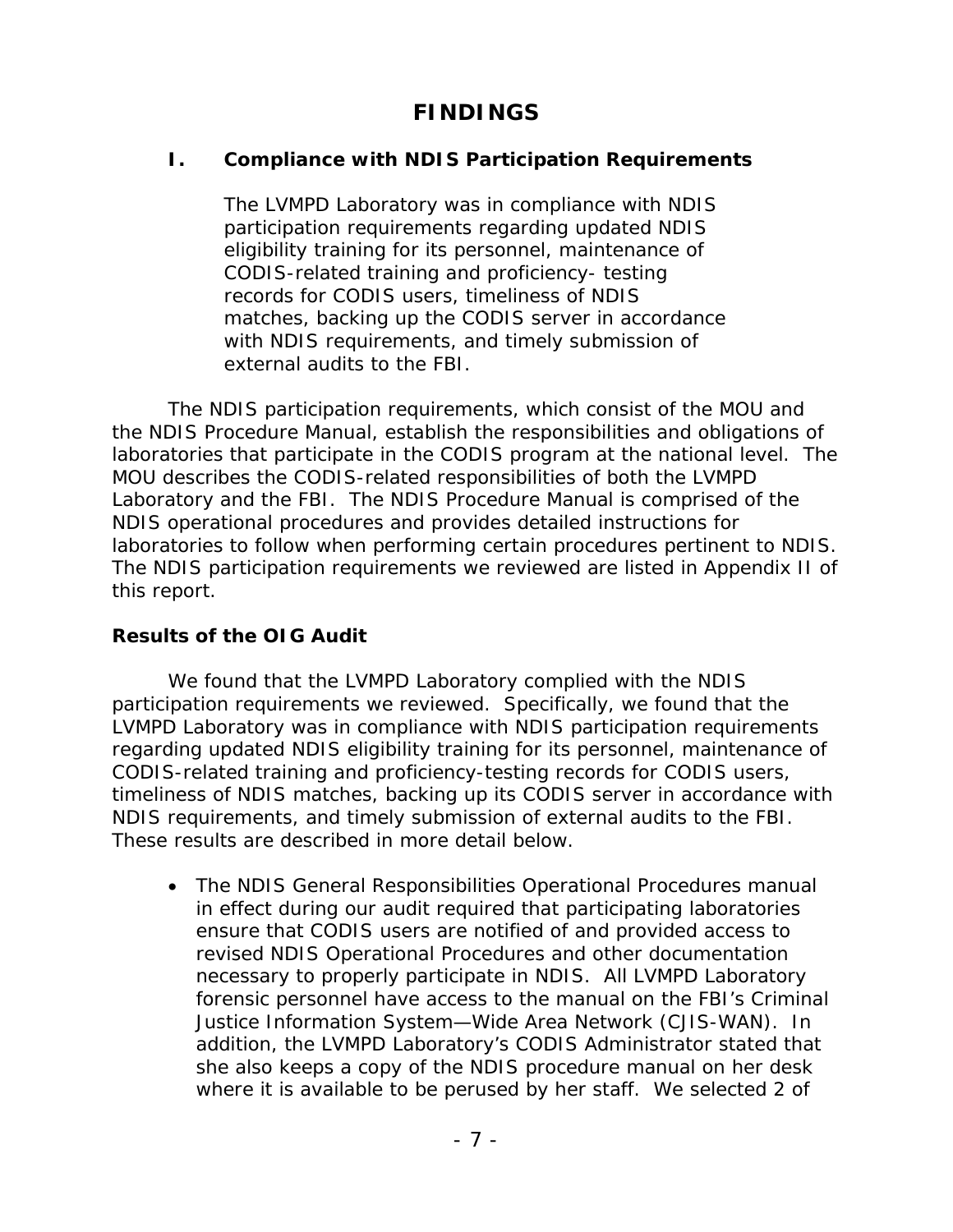the 10 CODIS users to interview and determined that both users were aware of the NDIS procedures and could access the procedures on the CJIS-WAN.

- LVMPD Laboratory's CODIS users are required to complete annual DNA Records Acceptance training. The FBI provided a list of LVMPD Laboratory personnel who had received this mandatory annual training, which we compared to a similar list provided by the LVMPD Laboratory. We found that all authorized personnel on the FBI's list have successfully completed the annual training in 2011.
- For each CODIS user, the FBI requires that a participating laboratory submit fingerprint cards, background information, CODIS user information, and other appropriate documentation to the FBI. We verified that all necessary documents were provided to the FBI for all 10 LVMPD Laboratory CODIS users.
- At the time of our audit, the NDIS General Responsibilities Operational Procedures manual required participating laboratories to maintain records of CODIS users, including reports concerning proficiency testing, and any other reports or audits required by the FBI. The LVMPD Laboratory's policy requires that for its CODIS users personnel files are to be maintained for 30 years after the employee has left the Laboratory and training files are to be maintained for 5 years after the employee has left the Laboratory, this local policy was in compliance with the NDIS Operational Procedures.
- The NDIS Interstate Candidate Match Operational Procedures provides guidance for participating laboratories to follow when confirming matches that are identified in the CODIS system. We reviewed a sample of five NDIS matches and determined:
	- o The LVMPD Laboratory sent confirmation requests in a timely manner for all five matches;
	- o Confirmation generally took place within 30 days after the originating laboratory's request was sent out for four of the five matches. For the one late match confirmation, the process took 115 days because another laboratory did not confirm the match request submitted by the LVMPD Laboratory in a timely manner; and
	- o The LVMPD Laboratory notified investigators of match confirmation within 2 weeks for all five matches.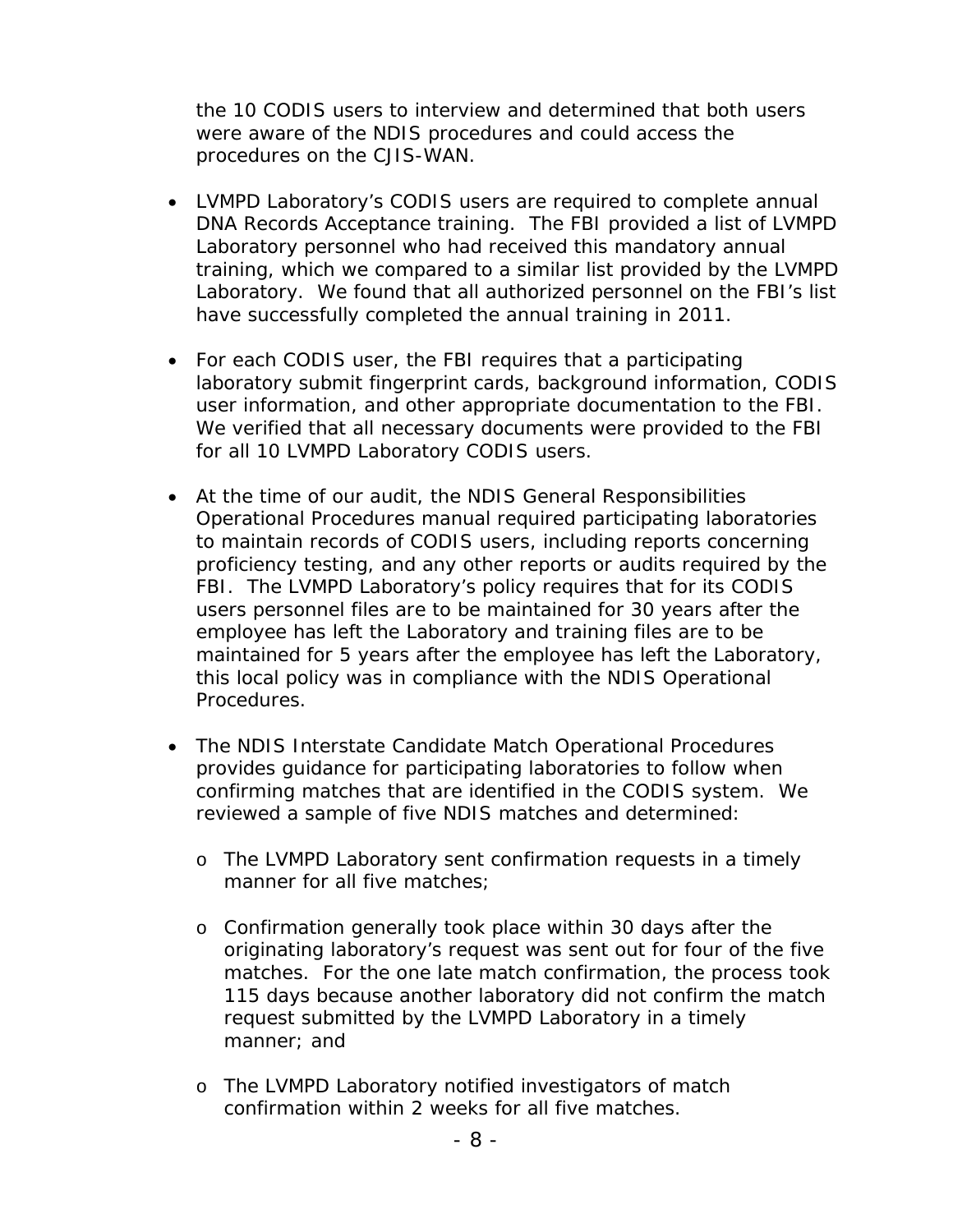- The NDIS Security Requirements state the CODIS server shall be electronically safeguarded from unauthorized use and be only accessible to a limited number of approved personnel. We found that only CODIS users within the LVMPD Laboratory had access to CODIS. Access to the CODIS database is further limited, as only authorized personnel had access to the locked room that contained the CODIS terminals and server. We were informed that all LVMPD CODIS users had their own CODIS accounts, unique passwords, and must undergo annual CODIS training. Moreover, the LVMPD Laboratory's in-house policy limited access to the CODIS database to CODIS users only, required daily backups of its CODIS server, and required that the backed up material be transferred off-site on a monthly basis.
- The NDIS Security Requirements state that only authorized personnel shall have physical access to the CODIS server, and that locating a CODIS terminal and server in a common data center may be permitted as long as the data center is located within the criminal justice agency and has physical security. The CODIS server was stored in a room in the forensic laboratory behind cipher-locked doors. Access to CODIS terminals and the server was currently limited to CODIS users. We observed the location and accessibility of the CODIS server and found it to be in compliance with NDIS Security Requirements.
- The NDIS operational procedure entitled External Audit Review Procedures requires that an external quality assurance review be forwarded to the FBI's NDIS Custodian within 30 days of the participating laboratory's receipt of the report. We reviewed the submission of the most recent external review and found that the report was submitted to the FBI's NDIS Custodian within 30 days.

#### **Conclusion**

We found that the LVMPD Laboratory was in compliance with NDIS participation requirements regarding updated NDIS eligibility training for LVMPD Laboratory personnel, maintenance of training and proficiencytesting records for CODIS users, timeliness of NDIS matches, creating backups of its CODIS server on a daily basis and transferring the backed up material off-site on a monthly basis, and timely submitted external audits to the FBI. Based on our review, we made no recommendations concerning the LVMPD Laboratory's compliance with the NDIS participation requirements.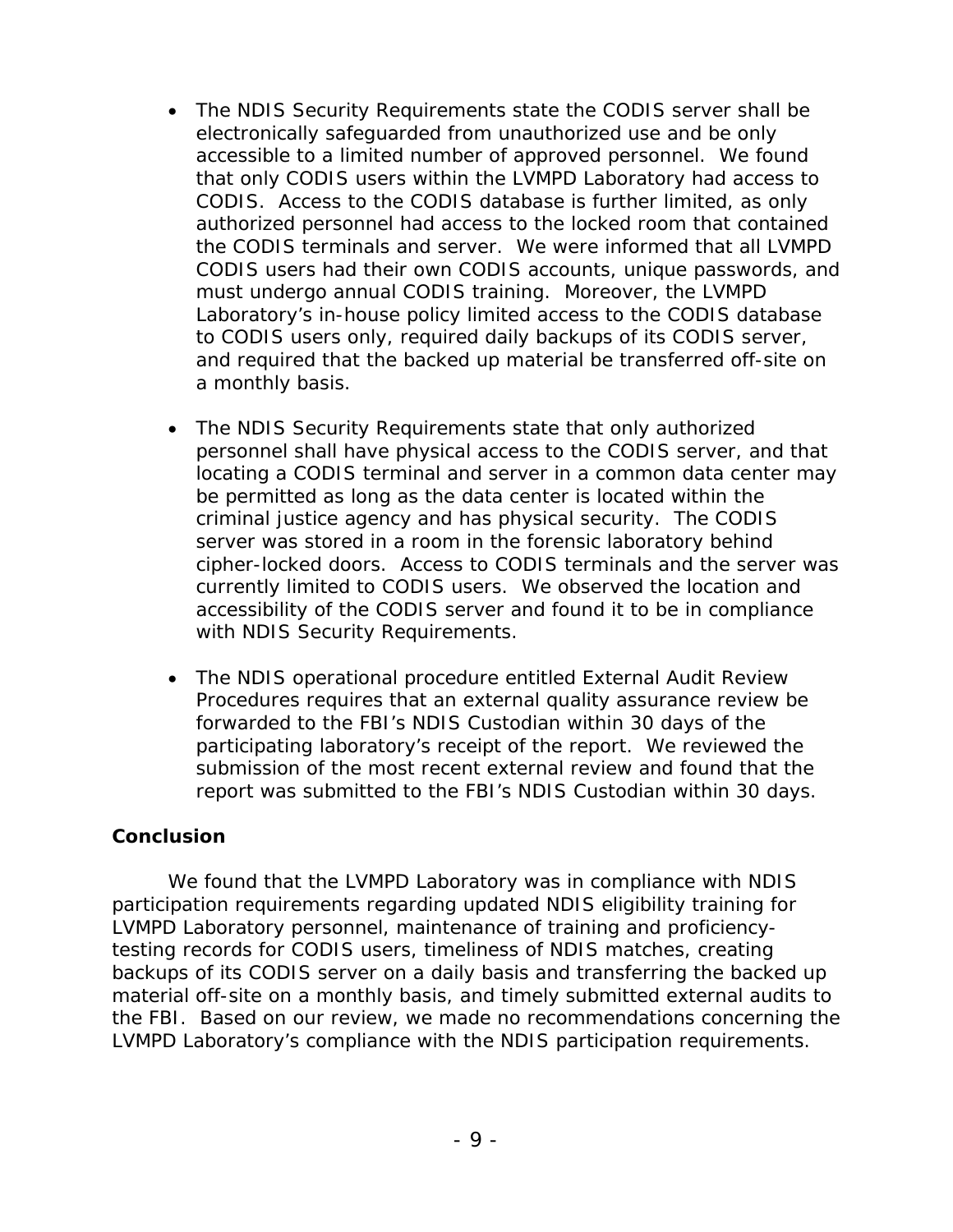## **II. Compliance with Quality Assurance Standards**

We found that the LVMPD Laboratory complied with the Quality Assurance Standards (QAS) issued by the FBI. Specifically, we found that the LVMPD Laboratory: (1) followed protocols with regard to amplified samples being maintained in separate rooms from the evidence examination, DNA extraction, and PCR setup areas, (2) underwent Quality Assurance Standard reviews within designated timeframes, and (3) had procedures in place to help ensure that access to the Laboratory was controlled and limited to authorized personnel.

During our audit, we considered the Forensic QAS issued by the FBI.<sup>[7](#page-14-0)</sup> These standards describe the quality assurance requirements that the LVMPD Laboratory must follow to ensure the quality and integrity of the data it produces. We also assessed the two most recent QAS reviews that the LVMPD Laboratory underwent.<sup>[8](#page-14-1)</sup> The QAS we reviewed are listed in Appendix II.

## **Results of the OIG Audit**

We found that the LVMPD Laboratory complied with the QAS issued by the FBI. Specifically, we found that the LVMPD Laboratory: (1) followed protocols with regard to amplified samples being maintained in separate rooms from the evidence examination, DNA extraction, and PCR setup areas; (2) underwent QAS reviews within designated timeframes; and (3) had procedures in place to help ensure that access to the Laboratory was controlled and limited to authorized personnel. These results are described in more detail below.

• The QAS requires amplified DNA to be maintained at separate times or in separate spaces from the evidence examination, DNA

<span id="page-14-0"></span> $\frac{1}{7}$  $\frac{7}{1}$  Quality Assurance Standards refer to the Quality Assurance Standards for Forensic DNA Testing Laboratories and DNA Databasing Laboratories, effective July 1, 2009.

<span id="page-14-1"></span> $8$  The QAS require that laboratories undergo annual audits. Every other year, the QAS requires that the audit be performed by an external agency that performs DNA identification analysis and is independent of the laboratory being reviewed. These audits are not required by the QAS to be performed in accordance with the *Government Auditing Standards* (GAS) and are not performed by the Department of Justice Office of the Inspector General. Therefore, we will refer to the QAS audits as reviews (either an internal laboratory review or an external laboratory review, as applicable) to avoid confusion with our audits that are conducted in accordance with GAS.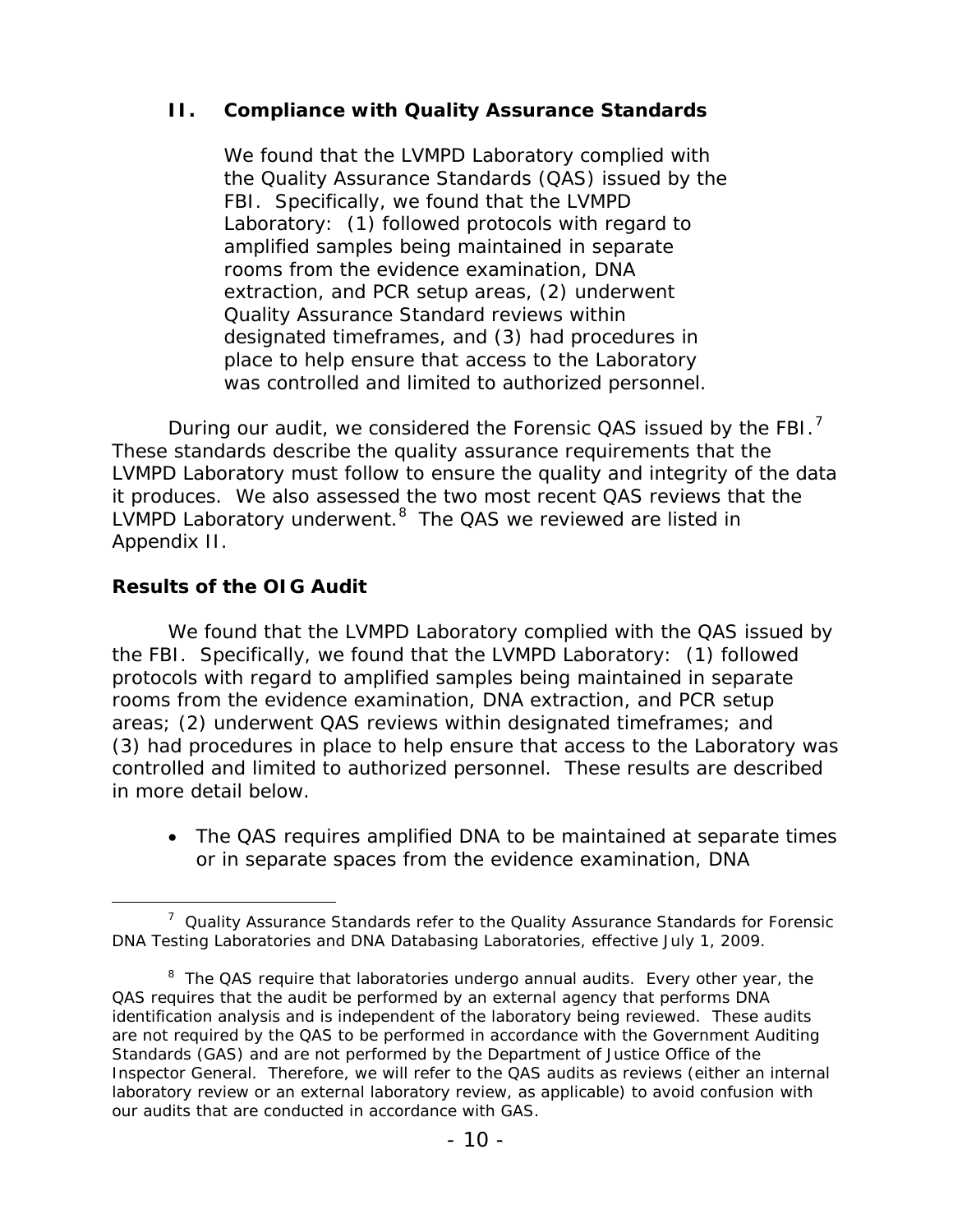extraction, and polymerase chain reaction (PCR) setup processes. We observed that the LVMPD Laboratory had separate rooms for DNA examination and extraction, PCR setup, and DNA amplification. Known and unknown samples were separated by time and space during the PCR setup and all evidence flowed one-way to avoid amplified DNA from being introduced into Pre-PCR areas of the laboratory. When we visited the LVMPD Laboratory, doors in the post-PCR areas of the laboratory were closed. Based upon our observations, we did not identify any material deficiencies with regard to the LVMPD Laboratory performing various DNA analysis processes in separate times and separate spaces.

- We reviewed the LVMPD Laboratory's policy for evidence sample control, which states that evidence is to be secured off-site at the Las Vegas Metropolitan Police Department's Criminalistics Bureau Vault and brought over when needed to the LVMPD Laboratory's onsite vault. When we visited the LVMPD Laboratory, we observed that the LVMPD Laboratory's on-site vault was secure and access was limited by key cards issued only to Laboratory Managers, Evidence Technicians, and Laboratory Aides. In addition, the chain of custody was documented in the LVMPD Laboratory's evidence retrieval system known as WinACE. The electronic log identified where and with whom each piece of evidence was located in the LVMPD Laboratory. For example, to retrieve evidence from the offsite Criminalistics Bureau Vault DNA Analysts were required to submit an electronic request into WinACE. Upon retrieval, DNA Analysts are required to sign a list affixed to the outside of each evidence package each time the evidence is checked out. During testing and while the evidence is not in custody of the DNA Analyst, DNA Analysts are required to secure the evidence in individually assigned locked storage spaces. Upon completion of DNA analysis, the LVMPD Laboratory's procedure is to return the evidence to the off-site Criminalistics Bureau Vault. Based on these procedures, the integrity of physical evidence is maintained by the LVMPD Laboratory in accordance with the QAS requirements that we tested.
- We learned that as of September 2011, the LVMPD Laboratory did not outsource the analysis of its forensic DNA or convicted offender samples to another laboratory and has not done so in the past 2 years.
- The QAS requires laboratories to undergo an annual review, including an external review every 2 years. During our fieldwork in September 2011, we found that the LVMPD Laboratory had an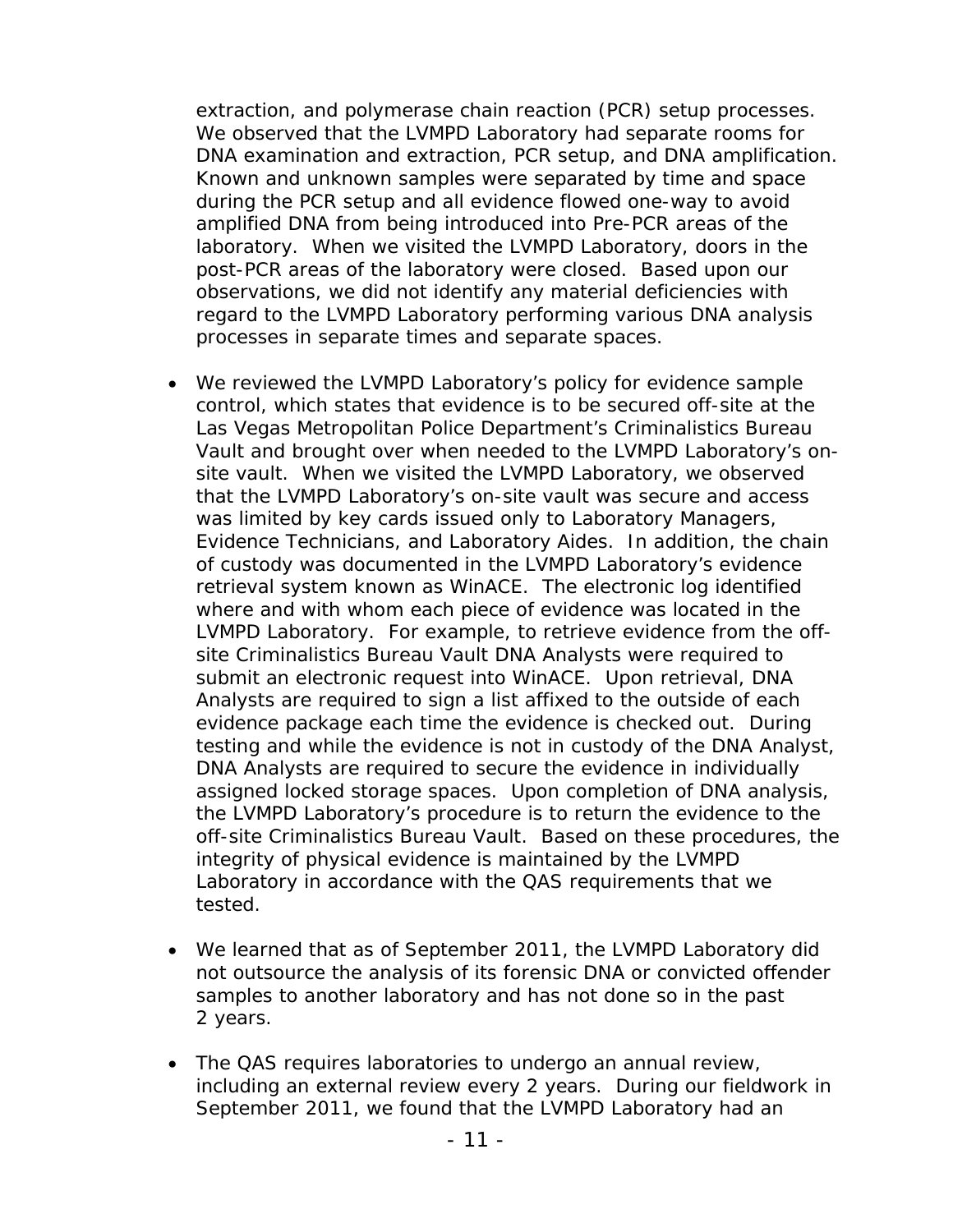external QAS review performed in May 2010 and an internal QAS review performed in March 2011 in accordance with the FBI's requirement.

- We reviewed the LVMPD Laboratory's prior 2 years of QAS review reports. Both the internal and external reviews were conducted using the FBI's QAS Review Document. The FBI confirmed that at least one of the QAS reviewers for both reviews had successfully completed the FBI QAS Review training course.
	- o The external QAS review conducted in May 2010, noted that LVMPD Laboratory did not: (1) calibrate its UV Crosslinkers timely; (2) conduct annual preventative maintenance for the 3130XL timely; (3) perform monthly rebooting of computers and checking of available disk space in a timely manner; and (4) ensure the team that performed the previous internal audit contained a qualified analyst from a databasing laboratory, as required. We reviewed the LVMPD Laboratory's corrective actions that it took to remedy these findings, including: the establishment of new policies and procedures to ensure calibration and timely rebooting of computer systems; the creation of a master calendar listing all equipment in the laboratory requiring maintenance or calibration; and the issuance of administrative directives to ensure all members of the audit team are qualified to audit a databasing laboratory. We found, that the LVMPD Laboratory addressed all the findings in the May 2010 external review.
	- o The internal QAS review conducted in March 2011, noted that the LVMPD Laboratory: (1) did not check available disk space in a timely manner; (2) failed to properly approve revised policies and procedures in the LVMPD Laboratory's Forensic Handbook; (3) did not have a clearly written policy for the retention of sample receipts, processing records, sample retention or hit confirmations; (4) did not adequately safeguard the key to the lock box containing the evidence locker keys; and (5) failed to safeguard evidence locker keys against loss or unauthorized use. We reviewed the LVMPD Laboratory's corrective actions that it took to remedy these findings including: the establishment of new policies and procedures to check available disk space in a timely manner, and the creation of a maintenance log to track and ensure timely checks of available disk space. The LVMPD Laboratory approved and updated the policy for the retention of sample receipts, processing records, and hit confirmations in the LVMPD Laboratory's Forensic Handbook. The LVMPD Laboratory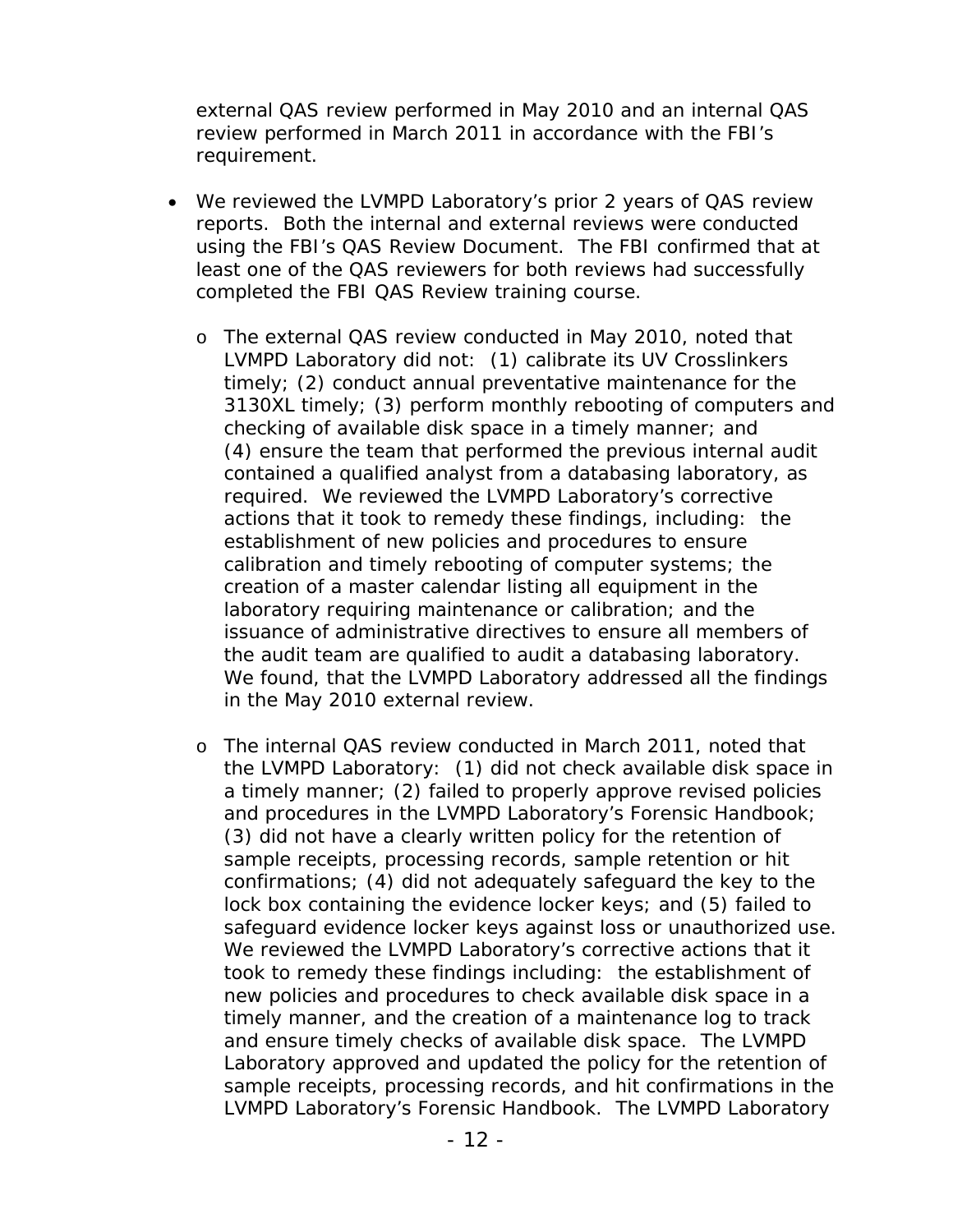restricted access to the evidence locker keys by removing the key to the lock box, making copies of the restricted access evidence locker key and distributed the keys only to LVMPD Laboratory management. We found that the LVMPD Laboratory addressed the findings in the March 2011 internal review.

- We also asked each of the QAS reviewers who conducted the most recent external QAS reviews to certify that they had no impairments to independence. All QAS reviewers provided us with this certification.
- We reviewed the LVMPD Laboratory's policies on physical security of the facility, as well as the cipher locks and key card assignments to LVMPD Laboratory personnel for access to the secured areas of the Laboratory. We observed during our tour, that the facility was locked and closed off to the public. We also observed that authorized LVMPD Laboratory personnel entered the laboratory's facility using their key cards. All other visitors were required to push the call button and speak to a receptionist in order to gain entry through the front doors of the building. Once inside in the administrative office space, visitors were required to sign a log-in sheet in order to obtain a badge and they were required to be escorted by a staff member at all times while in the LVMPD Laboratory's facilities. The doors leading into the interior laboratories were secure with cipher combination locks and were limited only to authorized personnel. We found that overall external and internal security at the LVMPD Laboratory to be adequate and in compliance with the QAS requirements we tested.

## **Conclusion**

We found that the LVMPD Laboratory complied with the FBI's Forensic QAS that we tested. Specifically, we found that the LVMPD Laboratory: (1) followed protocols with regard to amplified samples being maintained in separate rooms from the evidence examination, DNA extraction, and PCR setup areas; (2) underwent QAS reviews within designated timeframes; and (3) had procedures in place to ensure that access to the Laboratory was controlled and limited to authorized personnel. Based on our review, we made no recommendations concerning the LVMPD Laboratory's compliance with QAS.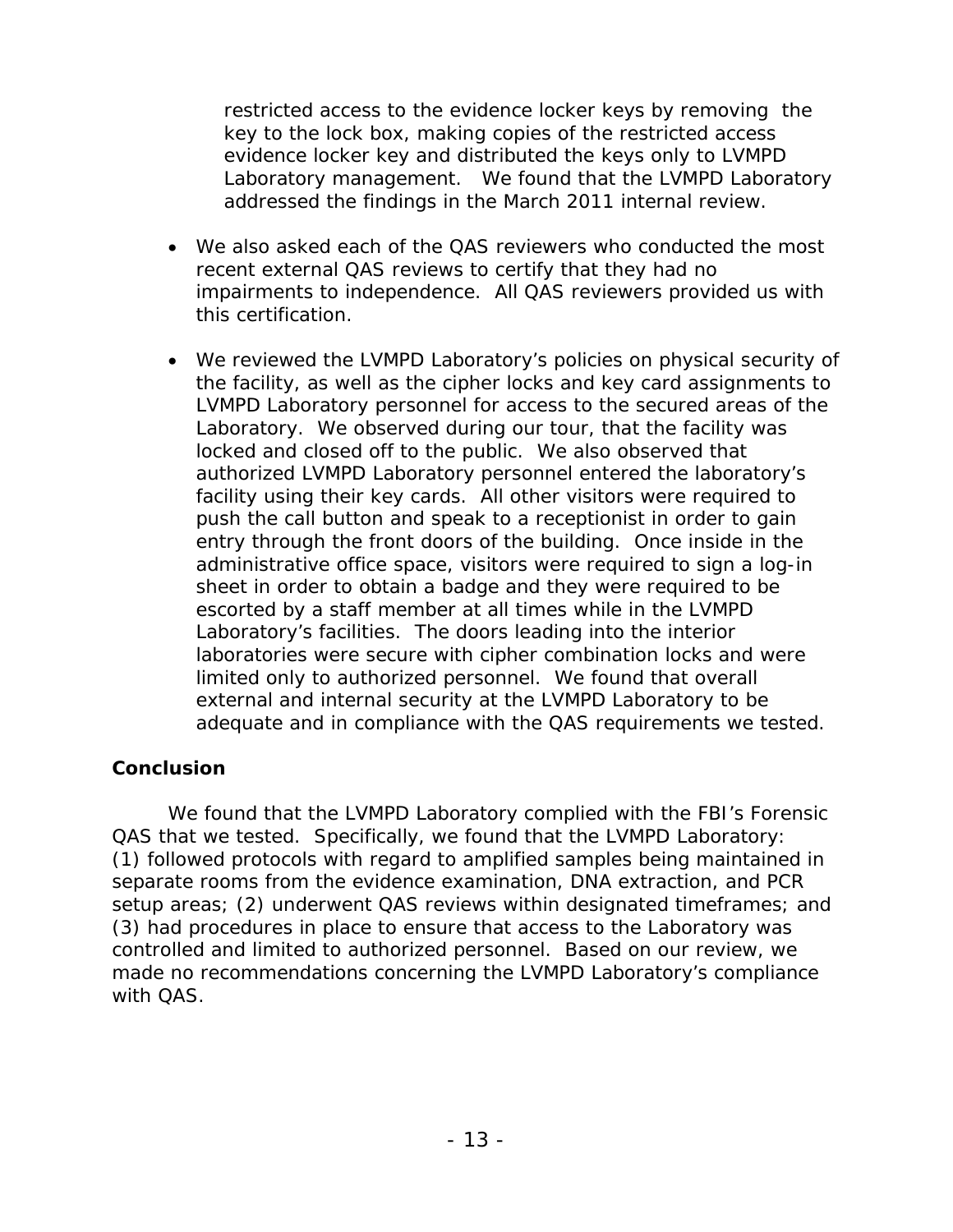### **III. Suitability of Forensic DNA Profiles in CODIS Databases**

We found that 7 of the 100 forensic DNA profiles we reviewed did not meet NDIS standards and two more profiles were deemed inappropriate for inclusion in NDIS. Specifically, we identified the following unallowable profiles: (1) one profile matched the victim's DNA profile; (2) three profiles were obtained from the suspect's person or residence; (3) one profile was not attributable to a putative perpetrator; and (4) two profiles were obtained from items that were not connected to a crime. An additional profile was deemed inappropriate for inclusion in NDIS because the laboratory had not yet attempted to obtain an elimination standard to rule out the victim as the source of the DNA. The LVMPD Laboratory deemed yet another profile inappropriate for NDIS because the profile was based on a mixture containing DNA from several individuals with no major contributor. In addition to the nine profiles removed, the LVMPD Laboratory removed another two profiles that were not part of our sample, but were associated with the profiles we tested in our sample. In total, the LVMPD Laboratory removed 11 profiles from NDIS.

We reviewed a sample of the LVMPD Laboratory's Forensic DNA profiles to determine whether each profile was complete, accurate, and allowable for inclusion in NDIS. To test the completeness and accuracy of each profile, we established standards that require a profile include all the loci for which the analyst obtained results, and that the values at each locus match those identified during analysis. Our standards are described in more detail in Appendix II of this report.

The FBI's NDIS operational procedures establish the DNA data acceptance standards by which laboratories must abide. The FBI also developed a flowchart as guidance for the laboratories for determining what is allowable in the forensic index at NDIS. Laboratories are prohibited from uploading forensic profiles to NDIS that clearly match the DNA profile of the victim or another known person that is not a suspect. A profile at NDIS that matches a suspect may be allowable if the contributor is unknown at the time of collection, however, NDIS guidelines prohibit profiles that match a suspect if that profile could reasonably have been expected to be on an item at the crime scene or part of the crime scene independent of the crime. For instance, a profile from an item that was seized from the suspect's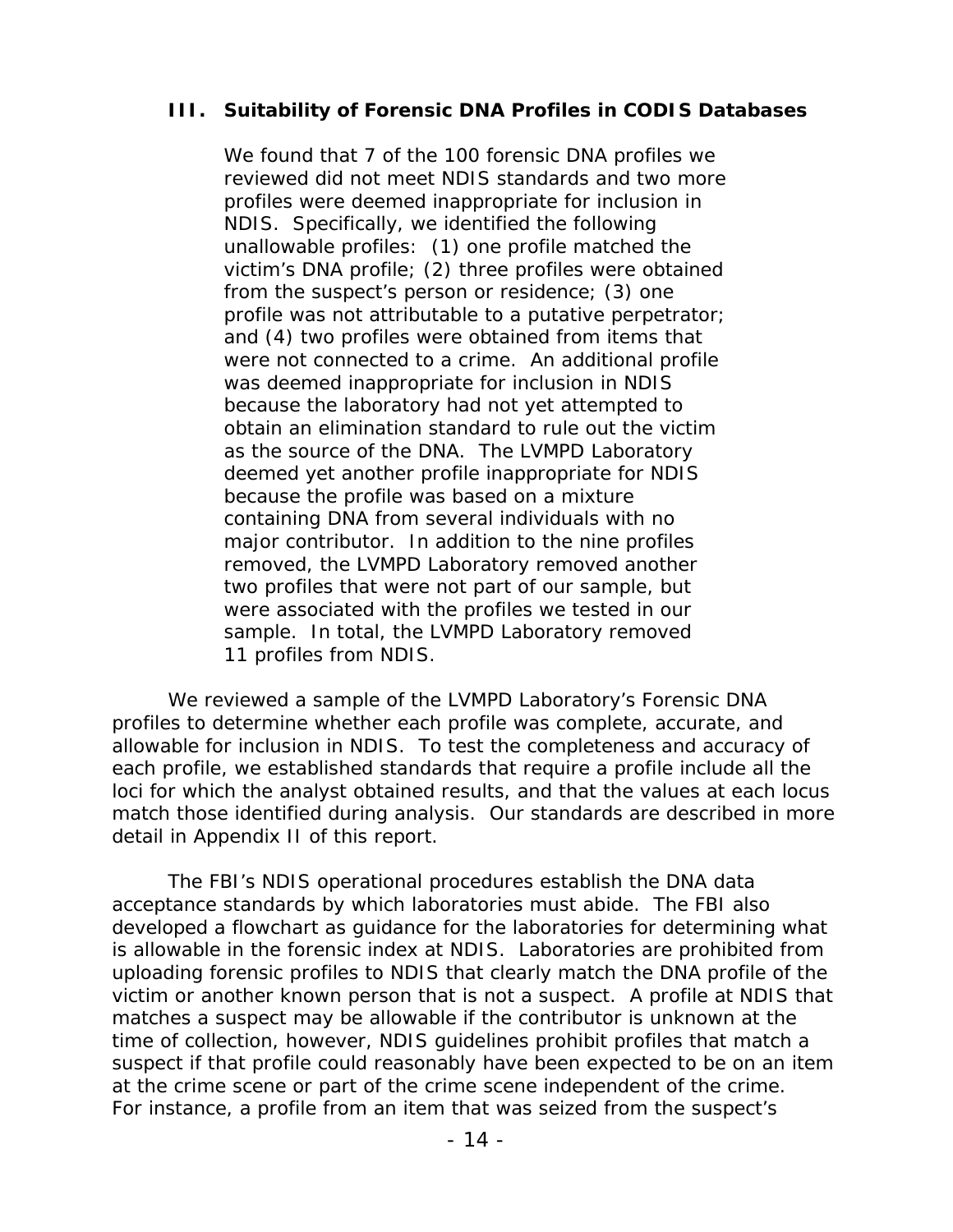person, such as a shirt, or that was in the possession of the suspect when collected is generally not a forensic unknown and would not be allowable for upload to NDIS. The NDIS procedures we reviewed are listed in Appendix II of this report.

#### **Results of the OIG Audit**

We selected a sample of 100 profiles out of the 2,650 forensic profiles that the LVMPD Laboratory had uploaded into NDIS as of August 26, 2011. Of the 100 forensic profiles sampled, we found that 7 profiles were unallowable for upload to NDIS and another two profiles were deemed inappropriate for upload to NDIS. The remaining profiles sampled were complete, accurate, and allowable for inclusion in NDIS. In addition to our sampled profiles, we found two more unallowable profiles uploaded to NDIS that were associated with the unallowable profiles we identified as part of our sample testing. In total, the LVMPD Laboratory removed 11 profiles from NDIS. The specific exceptions are explained in more detail below.

#### *Sample Number NV-18*

Sample NV-18 was taken from an empty whiskey bottle found near the crime scene of a homicide. We deemed this profile to be unallowable because it was developed from the whiskey bottle, which the police could not connect to the crime. In addition, the profile did not contain the required 10 core loci to be auto-searched in NDIS. We presented this to the LVMPD Laboratory CODIS Administrator, who agreed that since the profile was not developed from evidence connected to the crime and since the profile did not have the required 10 core loci; the profile was unallowable and the LVMPD Laboratory removed it from CODIS.

#### *Sample Number NV-25*

Sample NV-25 was taken from a trash can found in the suspect's residence where a sexual assault occurred. We deemed this profile to be unallowable because it was taken from the suspect's residence and is not a forensic unknown profile, but rather a deduced suspect profile. Deduced suspect profiles are not allowed to be uploaded to CODIS. We presented this to the LVMPD Laboratory CODIS Administrator, who agreed that this profile was unallowable and the LVMPD Laboratory removed it from CODIS.

#### *Sample Number NV-28*

Sample NV-28 was taken from a male victim's shorts obtained during the investigation of a sexual assault. After reviewing this profile that was uploaded to NDIS, we deemed it to be unallowable because the profile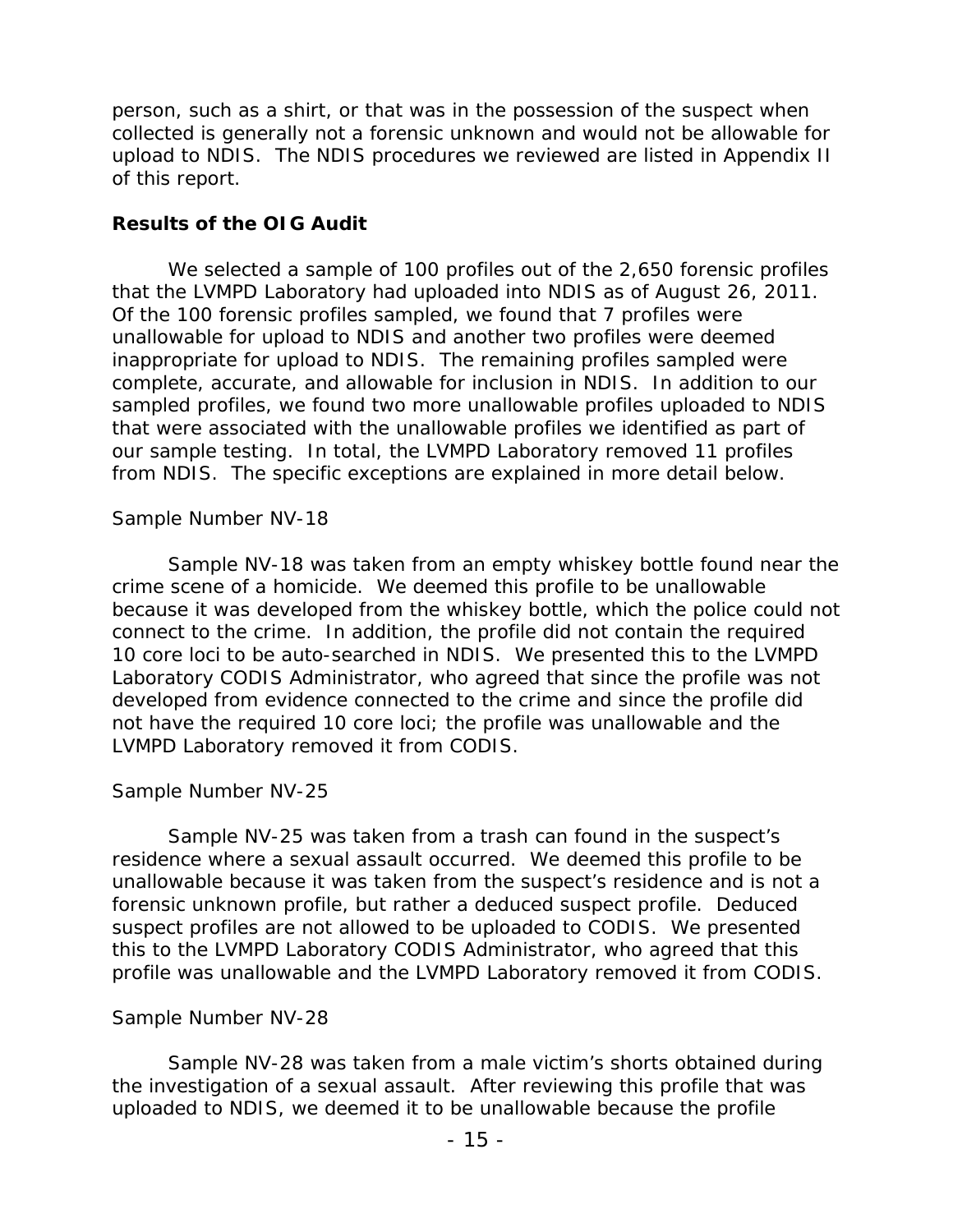matched the victim's profile. Victim profiles are unallowable for upload to CODIS. We presented this to the CODIS Administrator, who agreed that this profile was unallowable and the LVMPD Laboratory removed it from CODIS.

#### *Sample Number NV-44*

Sample NV-44 was a blood swab taken from the concrete surface of an apartment parking lot where a homicide had occurred. The suspects in the case shot and killed one victim, and hit another victim in the head with a weapon. The LVMPD Laboratory processed an elimination standard for the deceased victim; however it did not attempt to obtain an elimination standard for the injured victim. We presented this to the LVMPD Laboratory CODIS Administrator, who removed the inappropriate profile and one other related profile taken from the same crime scene from CODIS. The LVMPD Laboratory CODIS Administrator stated she would attempt to obtain an elimination standard from the injured victim in order to verify that neither of the two victims was uploaded into CODIS. If the LVMPD Laboratory verifies that the profile does not belong to the other victim, then this profile could be placed back in to CODIS.

## *Sample Number NV-58*

Sample NV-58 was taken from the cigarette butt found on the sidewalk located near an apartment complex. The crime being investigated was a homicide which occurred inside one of the apartments. The cigarette butt was found near the apartment's covered parking spaces and trash dumpsters. We deemed this profile to be unallowable because the information in the case file did not connect the item to a putative perpetrator. We presented this to the LVMPD Laboratory CODIS Administrator, who agreed that this profile was unallowable and the LVMPD Laboratory removed it from CODIS. Further, the LVMPD Laboratory removed an additional profile from CODIS that had been taken from another cigarette butt found in the same location.

## *Sample Number NV-59*

Sample NV-59 was taken from a tissue found at the suspect's residence. We deemed this profile to be unallowable because it was taken from the suspect's residence and it was not a forensic unknown profile, but rather a deduced suspect profile. Deduced suspect profiles are not allowable for upload to CODIS. We presented this to the LVMPD Laboratory CODIS Administrator, who agreed that this profile was unallowable and the LVMPD Laboratory removed it from CODIS.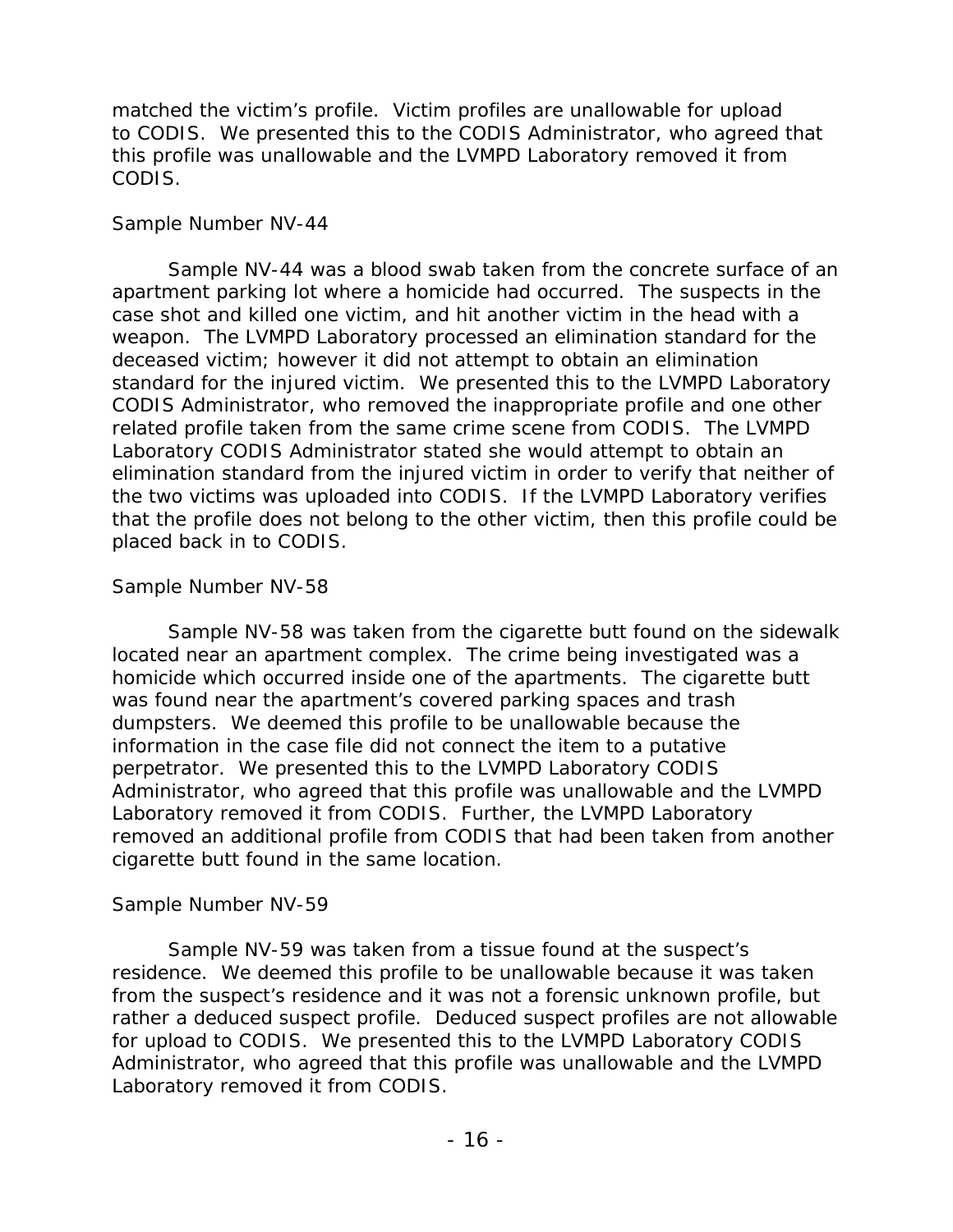#### *Sample Number NV-68*

Sample NV-68 was taken from an orange cigarette filter found at the crime scene of a suspicious death investigation. The LVMPD Laboratory's case file lacked information regarding the location of the cigarette filter relative to the scene of the suspicious death. In addition, this cigarette butt was collected 11 days after the suspicious death, the crime scene had been unsealed, and the residence (the location of the crime scene) had been cleaned. Therefore, we deemed this profile unallowable because we could not connect it to a crime. We presented this to the LVMPD Laboratory CODIS Administrator, who agreed that this profile was unallowable and the LVMPD Laboratory removed it from CODIS.

#### *Sample Number NV-75*

Sample NV-75 was taken from a swab of the trigger of a handgun that was used in an assault and robbery. The LVMPD Laboratory deemed this profile inappropriate for CODIS because it was a mixture of three individuals with no major contributor. The Laboratory removed the profile from CODIS.

## *Sample Number NV-79*

Sample NV-79 was taken from a white sock collected directly from the suspect. We deemed this profile to be unallowable because it is not a forensic unknown profile, but rather a deduced suspect profile. We presented this to the LVMPD Laboratory CODIS Administrator, who agreed that this profile was unallowable and the LVMPD Laboratory removed it from CODIS.

## **Conclusion**

Based on our testing of 100 sample forensic profiles that the LVMPD Laboratory uploaded to NDIS, we found 91 profiles were complete, accurate, and allowable for inclusion in NDIS, but we questioned the Laboratory's upload of 7 forensic profiles that do not meet the standards for NDIS. The Laboratory agreed and removed all seven unallowable profiles. We also confirmed that the LVMPD Laboratory removed two more profiles from our sample that we deemed inappropriate for CODIS, as well as an additional two profiles associated, but not part of our sample of 100 forensic profiles. Because the LVMPD Laboratory took corrective action on all 11 profiles, we make no recommendations concerning the suitability of LVMPD Laboratory's forensic DNA profiles that are in CODIS.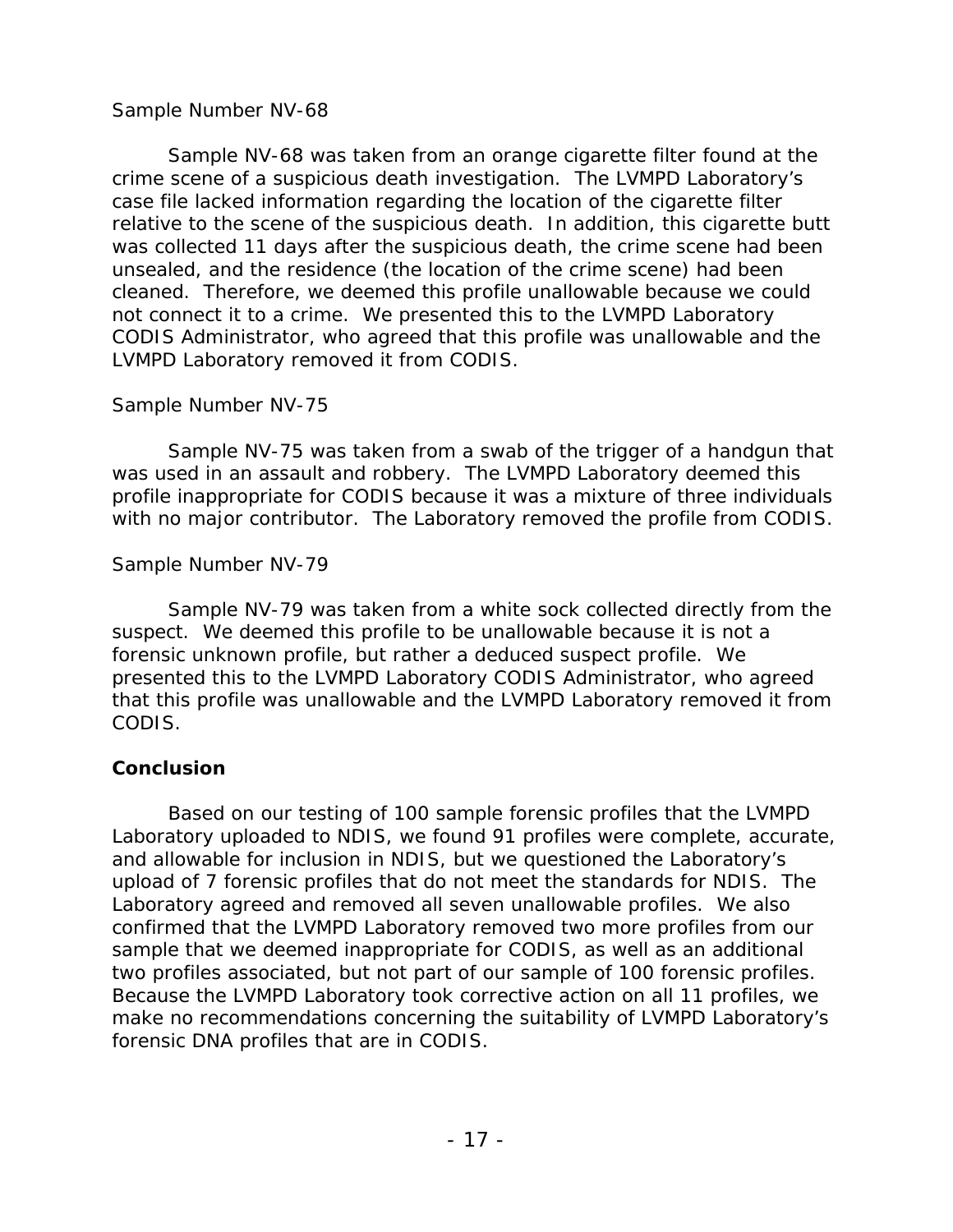# **OBJECTIVES, SCOPE, AND METHODOLOGY**

We conducted this performance audit in accordance with generally accepted government auditing standards. Those standards require that we plan and perform the audit to obtain sufficient, appropriate evidence to provide a reasonable basis for our findings and conclusions based on our audit objectives. We believe that the evidence obtained provides a reasonable basis for our findings and conclusions based on our audit objectives.

Our audit generally covered the period from September 2009 through August 2011. The objectives of the audit were to determine if the: (1) LVMPD Laboratory was in compliance with the NDIS participation requirements; (2) LVMPD Laboratory was in compliance with the Quality Assurance Standards (QAS) issued by the FBI; and (3) LVMPD Laboratory's forensic DNA profiles in CODIS databases were complete, accurate, and allowable for inclusion in NDIS. To accomplish the objectives of the audit, we:

• Examined internal and external Laboratory QAS review reports and supporting documentation for corrective action taken, if any, to determine whether: (a) the LVMPD Laboratory complied with the QAS, (b) repeat findings were identified, and (c) recommendations were adequately resolved.<sup>[9](#page-22-0)</sup>

In accordance with the QAS, the internal and external laboratory review procedures address, at a minimum, a laboratory's quality assurance program, organization and management, personnel qualifications, facilities, evidence control, validation of methods and procedures, analytical procedures, calibration and maintenance of instruments and equipment, proficiency testing of analysts, corrective action for discrepancies and errors, review of case files, reports, safety, and previous audits. The QAS require that internal and external reviews be performed by personnel who have successfully completed the FBI's training course for conducting such reviews.

<span id="page-22-0"></span><sup>&</sup>lt;sup>9</sup> The QAS require that laboratories undergo annual audits, which every other year, must be performed by an external agency that performs DNA identification analysis and is independent of the laboratory being reviewed. The QAS does not require these audits to be performed in accordance with the *Government Auditing Standards* (GAS) and they are not performed by the Department of Justice Office of the Inspector General. Therefore, we refer to the QAS audits as either internal or external laboratory reviews, as applicable, to avoid confusion with our audits that are conducted in accordance with GAS.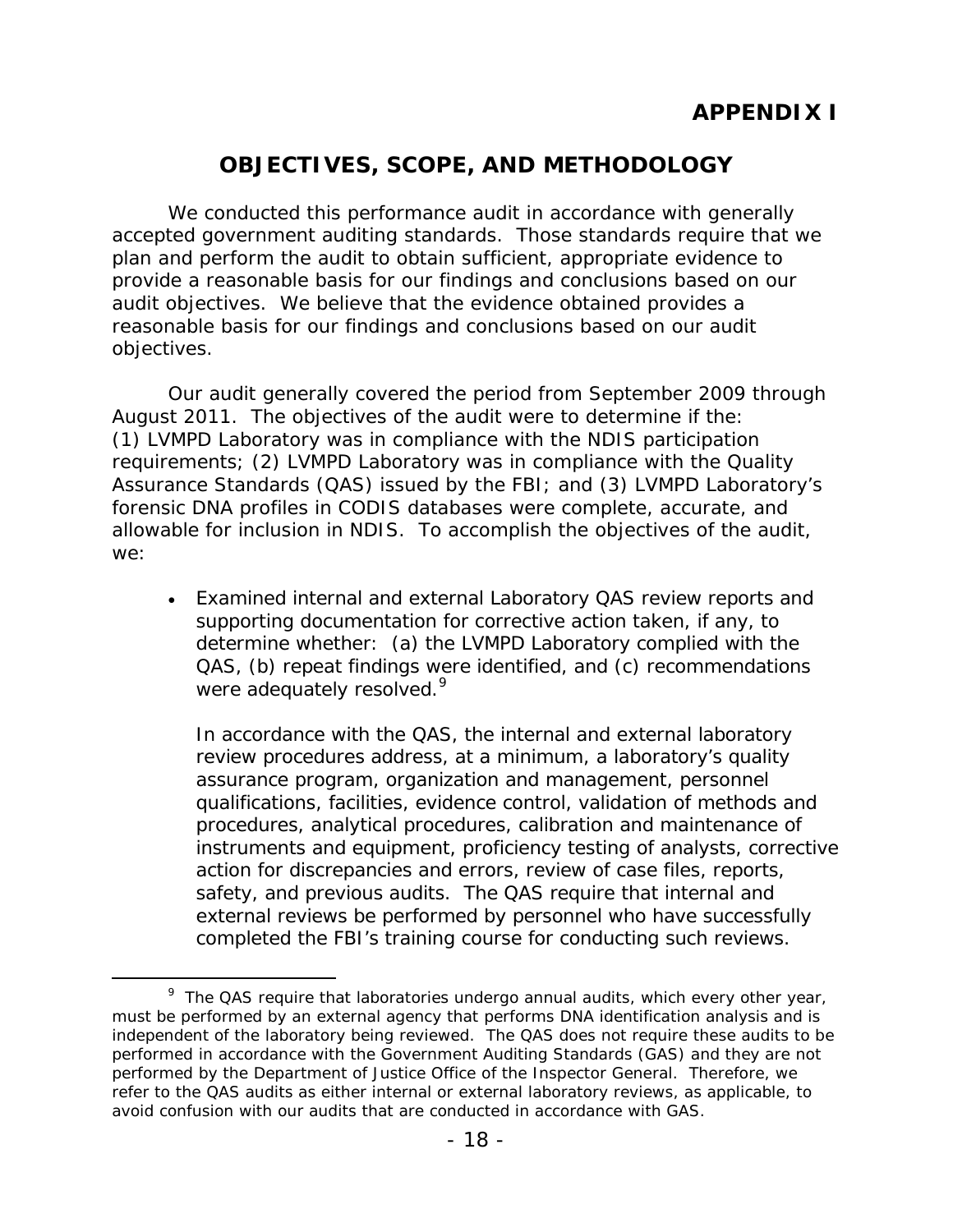As permitted by Government Auditing Standards (GAS) 7.42 (2007 revision), we generally relied on the results of the LVMPD Laboratory's external laboratory review to determine if the LVMPD Laboratory complied with the QAS. In order to rely on the work of non-auditors, GAS requires that we perform procedures to obtain sufficient evidence that the work can be relied upon. Therefore, we: (1) obtained evidence concerning the qualifications and independence of the individuals who conducted the review; and (2) determined that the scope, quality, and timing of the audit work performed was adequate for reliance in the context of the current audit objectives by reviewing the evaluation procedure guide and resultant findings to understand the methods and significant assumptions used by the individuals conducting the reviews. Based on this work, we determined that we could rely on the results of the LVMPD Laboratory's external laboratory review.

- Interviewed LVMPD Laboratory officials to identify management controls, LVMPD Laboratory operational policies and procedures, LVMPD Laboratory certifications or accreditations, and analytical information related to DNA profiles.
- Toured the LVMPD Laboratory to observe facility security measures as well as the procedures and controls related to the receipt, processing, analyzing, and storage of forensic evidence and convicted offender DNA samples.
- Reviewed the LVMPD Laboratory's written policies and procedures related to conducting internal reviews, resolving review findings, expunging DNA profiles from NDIS, and resolving matches among DNA profiles in NDIS.
- Reviewed supporting documentation for 5 of 391 NDIS matches to determine whether they were resolved in a timely manner. The LVMPD Laboratory provided the universe of NDIS matches as of September 26, 2011. The sample was judgmentally selected to include both case-to-case and case-to-offender matches. This nonstatistical sample does not allow projection of the test results to all matches.
- Reviewed the case files for selected forensic DNA profiles to determine if the profiles were developed in accordance with the Forensic QAS and were complete, accurate, and allowable for inclusion in NDIS.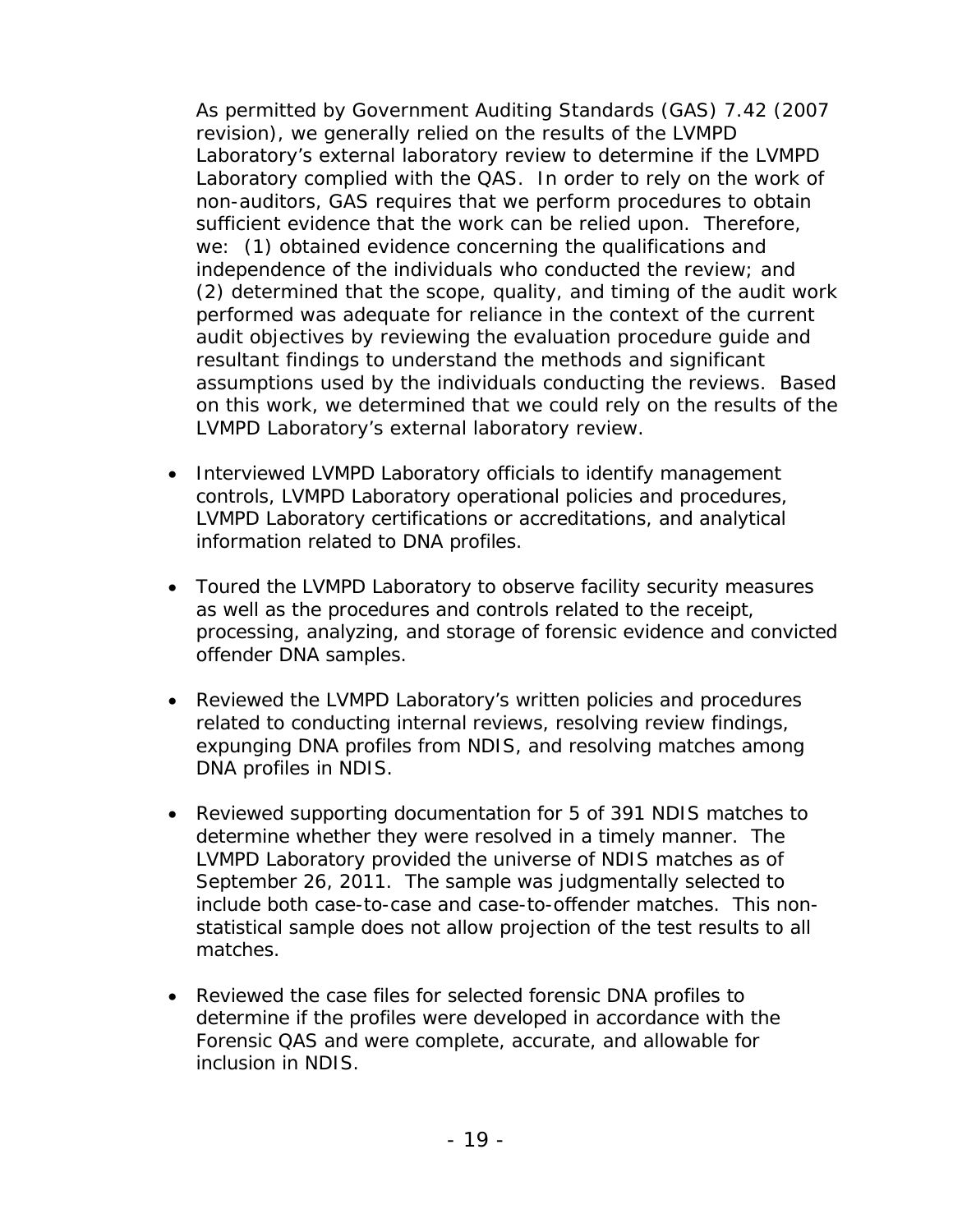Working in conjunction with the contractor used by the FBI, we obtained an electronic file identifying the 2,650 (STR) forensic profiles the LVMPD Laboratory had uploaded to NDIS as of August 26, 2011. We limited our review to a sample of 100 profiles. This sample size was determined judgmentally because preliminary audit work determined that risk was not unacceptably high.

• Using the judgmentally-determined sample size, we randomly selected a representative sample of labels associated with specific profiles in our universe to reduce the effect of any patterns in the list of profiles provided to us. However, since the sample size was judgmentally determined, the results obtained from testing this limited sample of profiles may not be projected to the universe of profiles from which the sample was selected.

The objectives of our audit concerned the LVMPD Laboratory's compliance with required standards and the related internal controls. Accordingly, we did not attach a separate statement on compliance with laws and regulations or a statement on internal controls to this report. See Appendix II for detailed information on our audit criteria.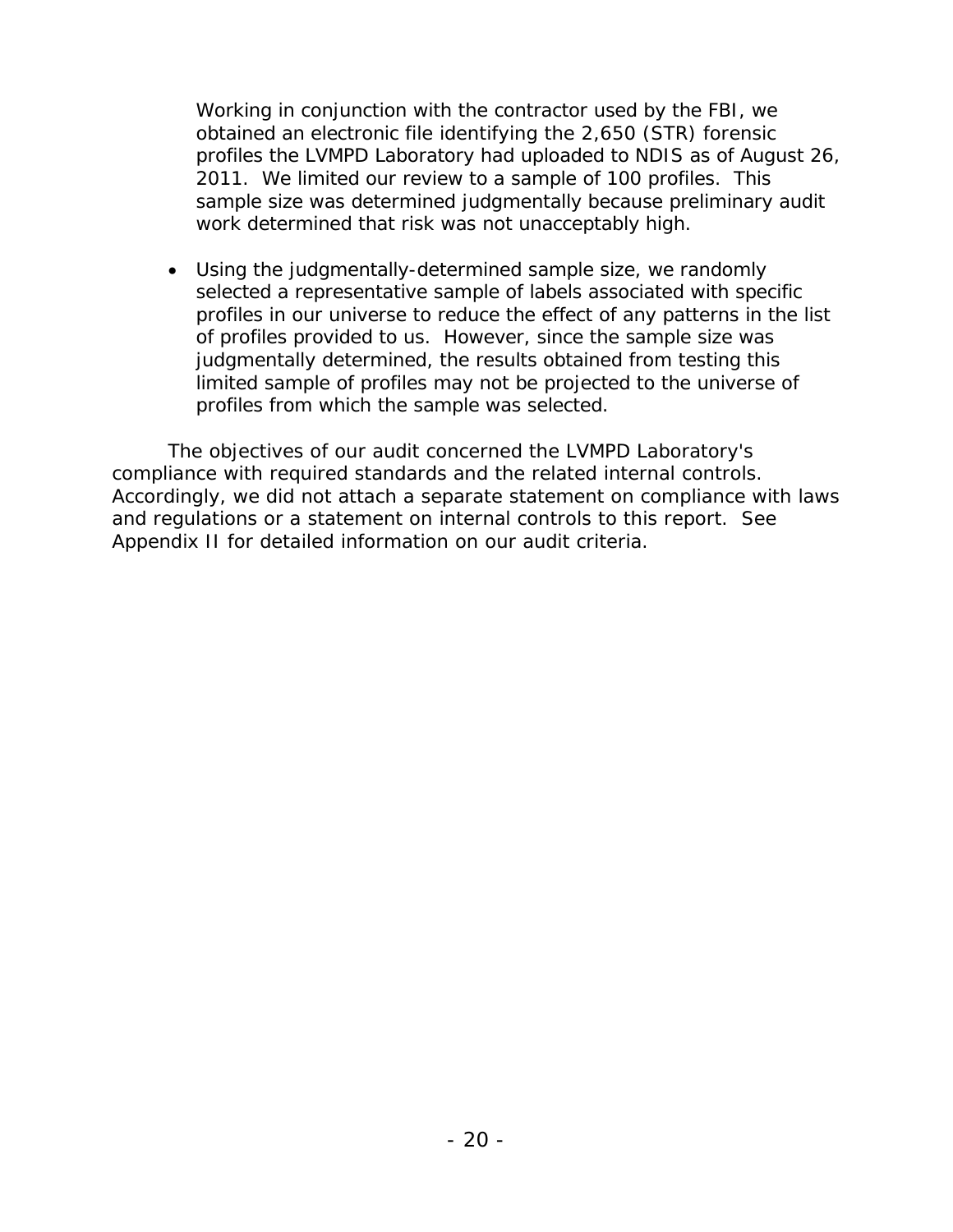# **AUDIT CRITERIA**

In conducting our audit, we considered the NDIS participation requirements and the Quality Assurance Standards (QAS). We did not test for compliance with elements that were not applicable to the LVMPD Laboratory. In addition, we established standards to test the completeness and accuracy of DNA profiles as well as the timely notification of DNA profile matches to law enforcement.

#### **NDIS Participation Requirements**

The NDIS participation requirements, which consist of the Memorandum of Understanding (MOU) and the NDIS operational procedures, establish the responsibilities and obligations of laboratories that participate in NDIS. The MOU requires that NDIS participants comply with federal legislation and the QAS, as well as NDIS-specific requirements accompanying the MOU in the form of appendices. We focused our audit on specific sections of the following NDIS requirements.

- DNA Data Acceptance Standards
- DNA Data Accepted at NDIS
- Quality Assurance Standards (QAS) Reviews
- NDIS DNA Autosearches
- Confirm an Interstate Candidate Match
- General Responsibilities
- Initiate and Maintain a Laboratory's Participation in NDIS
- Security Requirements
- CODIS Users
- CODIS Administrator Responsibilities
- Access to, and Disclosure of, DNA Records and Samples
- Upload of DNA Records
- Expunge a DNA Record
- The FBI Flowchart: A Guide to Determining What is Allowable in the Forensic Index at NDIS<sup>[10](#page-25-0)</sup>

<span id="page-25-0"></span><sup>&</sup>lt;sup>10</sup> The FBI Flowchart is guidance issued to NDIS-participating laboratories separate from the MOU and NDIS operational procedures. The flowchart is contained in the 2010 CODIS Administrator's Handbook and has been provided to laboratories in forums such as CODIS conference.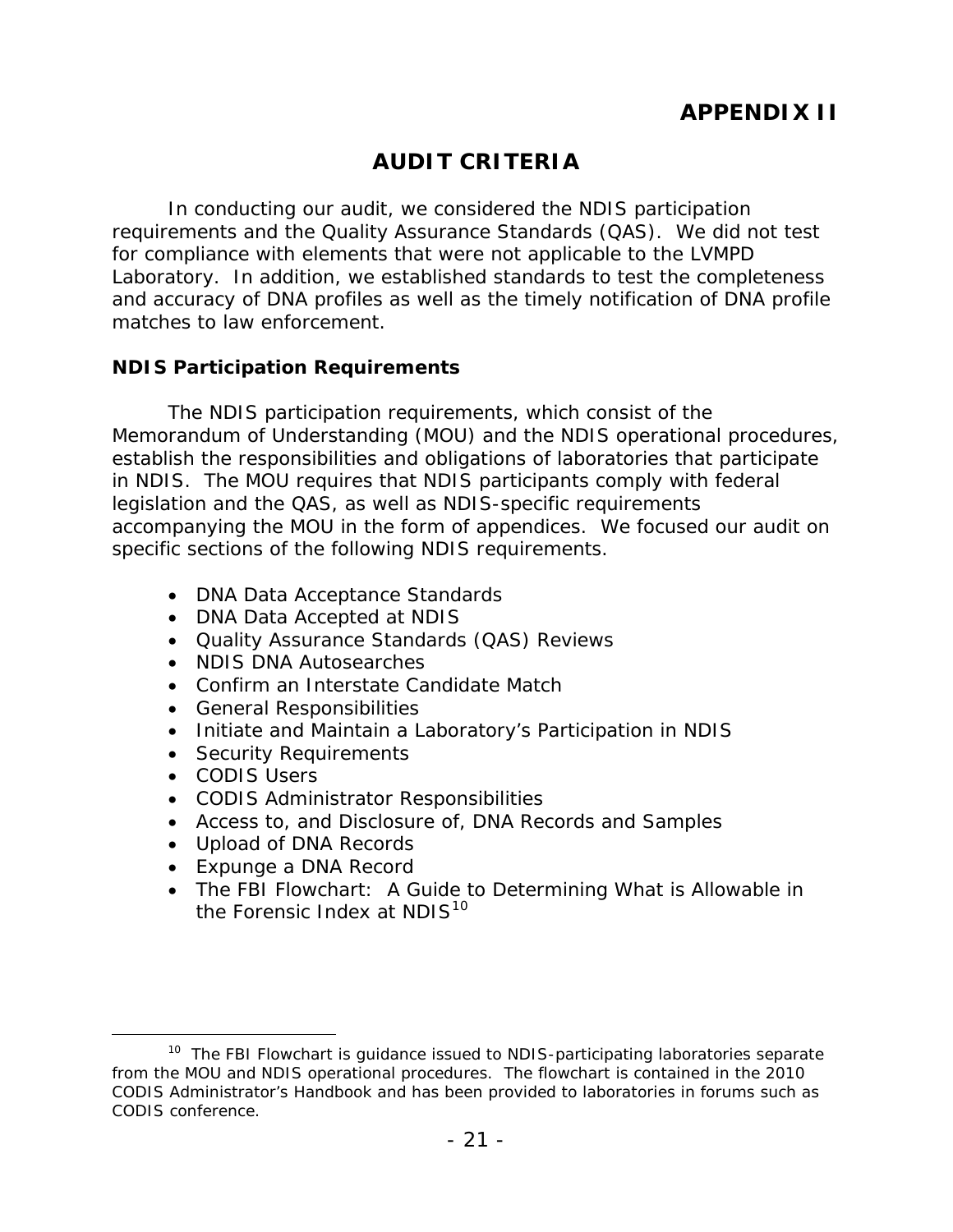## **Quality Assurance Standards**

The FBI issued two sets of Quality Assurance Standards (QAS): QAS for Forensic DNA Testing Laboratories, effective July 1, 2009 (Forensic QAS); and QAS for DNA Databasing Laboratories, effective July 1, 2009 (Offender QAS). The Forensic QAS and the Offender QAS describe the quality assurance requirements that the LVMPD Laboratory should follow to ensure the quality and integrity of the data it produces.

For our audit, we generally relied on the reported results of the LVMPD Laboratory's most recent annual external review to determine if the LVMPD Laboratory was in compliance with the QAS. Additionally, we performed audit work to verify that the LVMPD Laboratory was in compliance with the QAS listed below because they have a substantial effect on the integrity of the DNA profiles uploaded to NDIS.

- Facilities (Forensic QAS and Offender QAS 6.1): The laboratory shall have a facility that is designed to ensure the integrity of the analyses and the evidence.
- Evidence Control (Forensic QAS 7.1): The laboratory shall have and follow a documented evidence control system to ensure the integrity of physical evidence. Where possible, the laboratory shall retain or return a portion of the evidence sample or extract.
- Sample Control (Offender QAS 7.1): The laboratory shall have and follow a documented sample inventory control system to ensure the integrity of database and known samples.
- Analytical Procedures (Forensic QAS and Offender QAS 9.5): The laboratory shall monitor the analytical procedures using [appropriate] controls and standards.
- Review (Forensic QAS 12.1): The laboratory shall conduct administrative and technical reviews of all case files and reports to ensure conclusions and supporting data are reasonable and within the constraints of scientific knowledge.

(Offender QAS Standard 12.1): The laboratory shall have and follow written procedures for reviewing DNA records and DNA database information, including the resolution of database matches.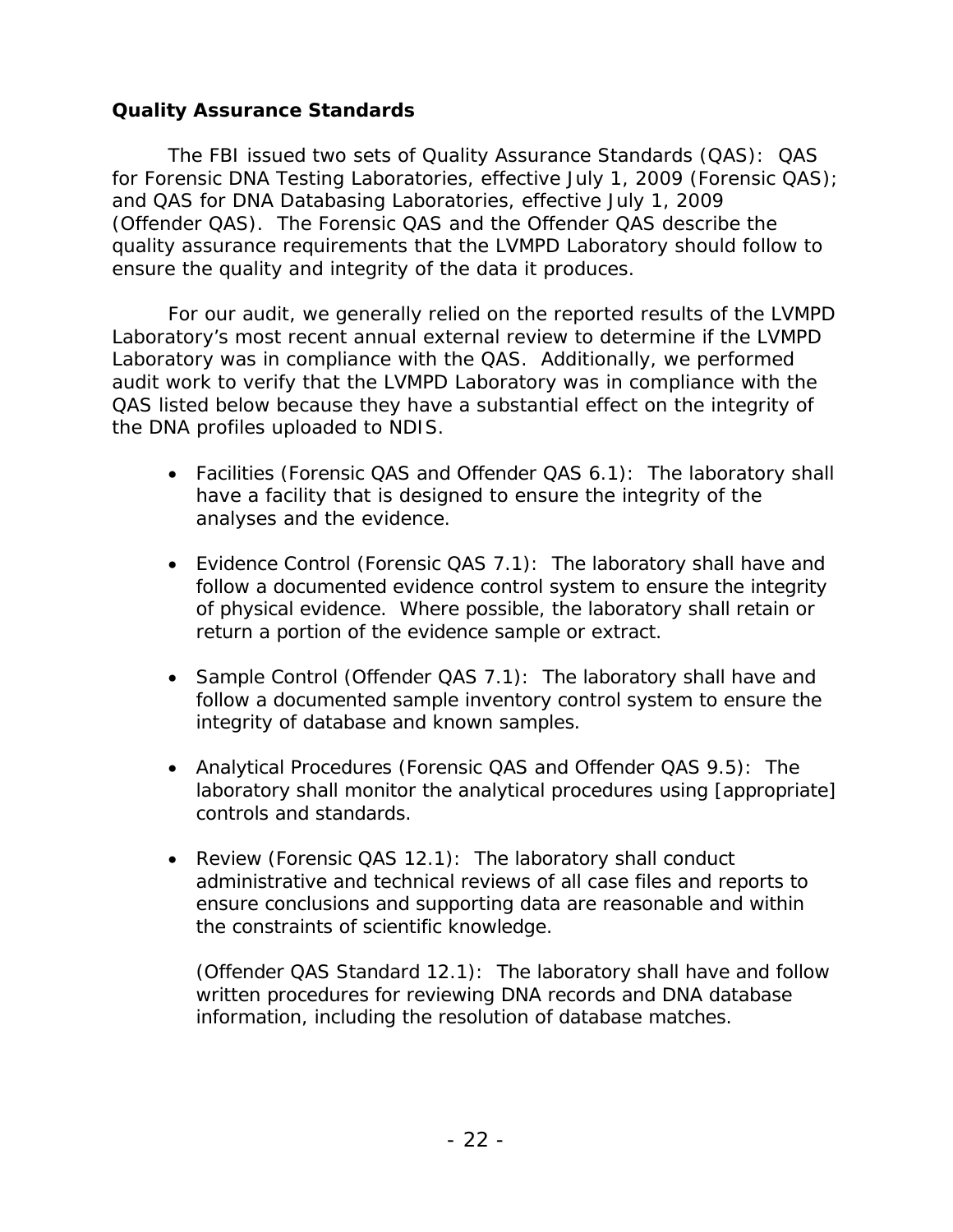• Reviews (Forensic QAS and Offender QAS 15.1 and 15.2): The laboratory shall be audited annually in accordance with [the QAS]. The annual audits shall occur every calendar year and shall be at least 6 months and no more than 18 months apart.

At least once every 2 years, an external audit shall be conducted by an audit team comprised of qualified auditors from a second agency(ies) and having at least one team member who is or has been previously qualified in the laboratory's current DNA technologies and platform.

• Outsourcing (Forensic QAS and Offender QAS Standard 17.1): A vendor laboratory performing forensic and database DNA analysis shall comply with these Standards and the accreditation requirements of federal law.

Forensic QAS 17.4: An NDIS participating laboratory shall have and follow a procedure to verify the integrity of the DNA data received through the performance of the technical review of DNA data from a vendor laboratory.

Offender QAS Standard 17.4: An NDIS participating laboratory shall have, follow and document appropriate quality assurance procedures to verify the integrity of the data received from the vendor laboratory including, but not limited to, the following: Random reanalysis of database, known or casework reference samples; Inclusion of QC samples; Performance of an on-site visit by an NDIS participating laboratory or multi-laboratory system outsourcing DNA sample(s) to a vendor laboratory or accepting ownership of DNA data from a vendor laboratory.

## **Office of the Inspector General Standards**

We established standards to test the completeness and accuracy of DNA profiles as well as the timely notification of law enforcement when DNA profile matches occur in NDIS. Our standards are listed below.

• Completeness of DNA Profiles: A profile must include each value returned at each locus for which the analyst obtained results. Our rationale for this standard is that the probability of a false match among DNA profiles is reduced as the number of loci included in a profile increases. A false match would require the unnecessary use of laboratory resources to refute the match.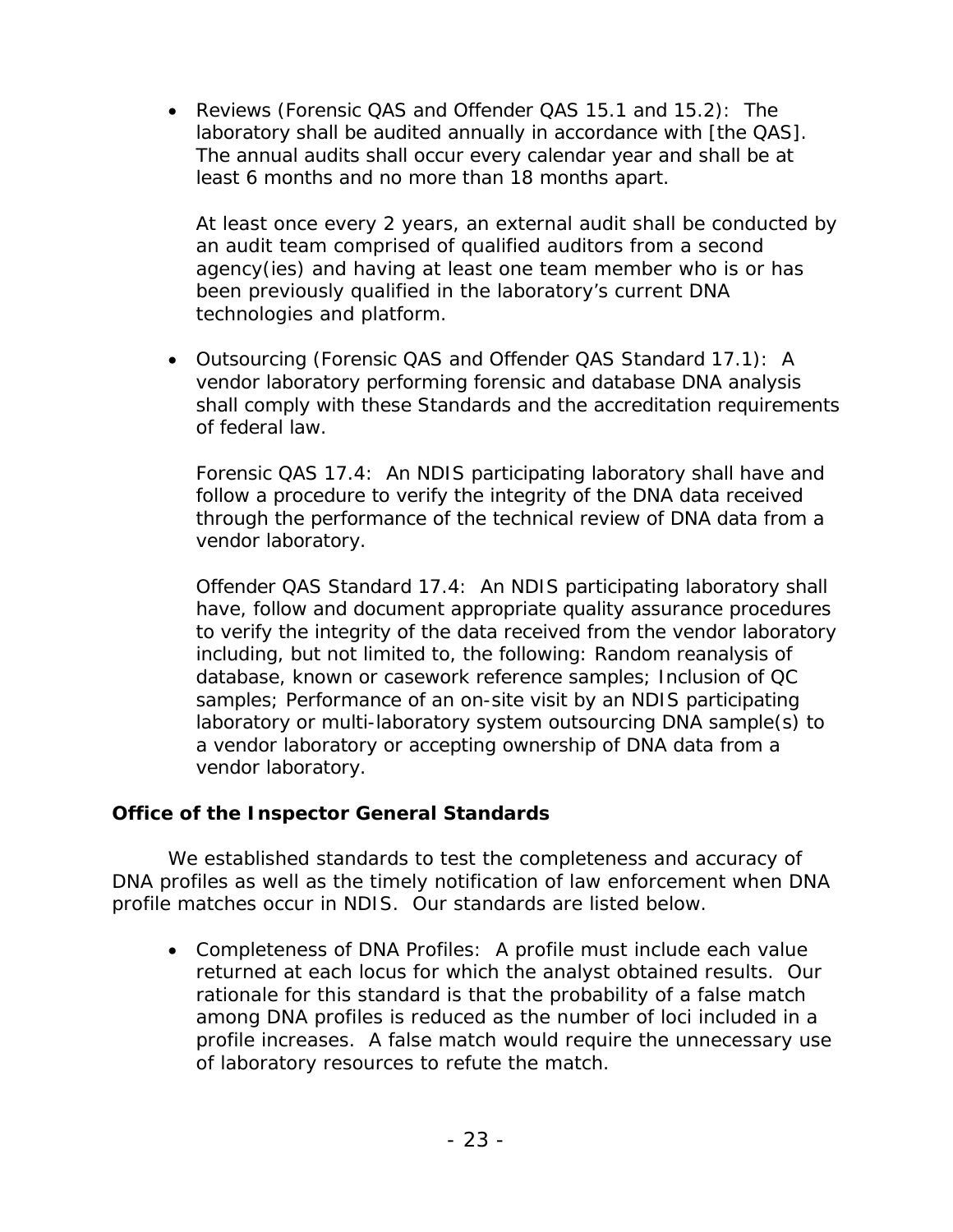- Accuracy of DNA Profiles: The values at each locus of a profile must match those identified during analysis. Our rationale for this standard is that inaccurate profiles may: (1) preclude DNA profiles from being matched and, therefore, the potential to link convicted offenders to a crime or to link previously unrelated crimes to each other may be lost; or (2) result in a false match that would require the unnecessary use of laboratory resources to refute the match.
- Timely Notification of Law Enforcement When DNA Profile Matches Occur in NDIS: Laboratories should notify law enforcement personnel of NDIS matches within 2 weeks of the match confirmation date, unless there are extenuating circumstances. Our rationale for this standard is that untimely notification of law enforcement personnel may result in the suspected perpetrator committing additional, and possibly more egregious, crimes if the individual is not deceased or already incarcerated for the commission of other crimes.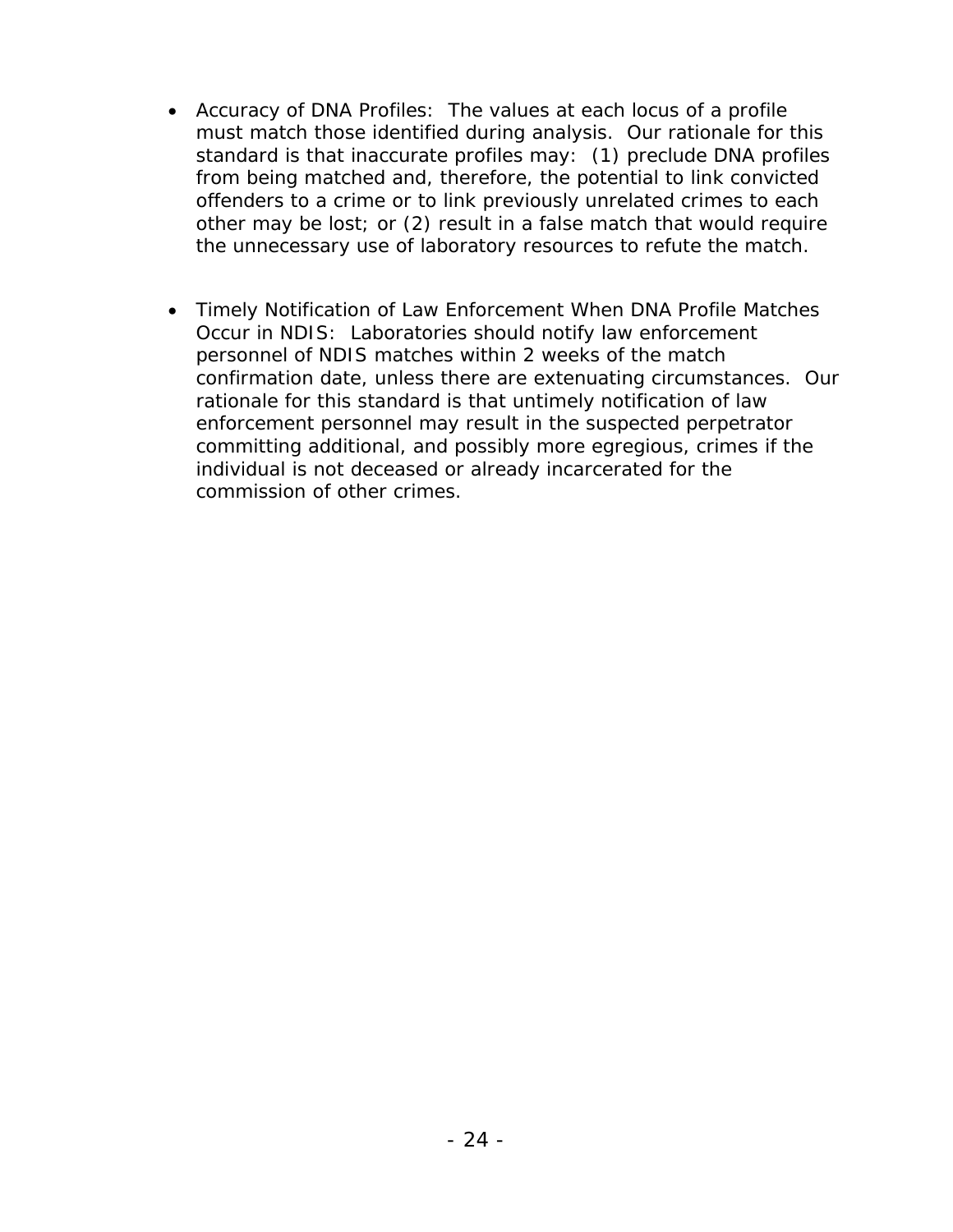# **APPENDIX III**

## **AUDITEE RESPONSE**

LAS VEGAS METROPOLITAN<br>POLICE DEPARTMENT **DOUGLAS C. GILLESPIE, Sheriff Partners with the Community** April 19, 2012 Mr. David J Gaschke Regional Audit Manager U.S. Department of Justice Office of the Inspector General (DIG) San Francisco Regional Audit Office 1200 Bayhill Drive # 201 San Bruno, CA 94066 Dear Mr. Gaschke: This letter is in response to the DIG draft report on the Audit of Compliance with Standards Goveming Combined DNA Index System Activities at the Las Vegas Metropolitan Police Department's (LVMPD) Forensic Laboratory. The LVMPD reviewed the draft audit report and has no comments to provide regarding the report. The LVMPD appreciates the opportunity to respond to the DIG draft audit report. If you have any questions, please feel free to contact me. Sincerely, SILLESPIE, SHERIFF<br>Decident<br>rector DOUGLAS C. GILLESPIE, SHERIFF  $\sum_{\mathbf{p} \in \mathcal{F}}$ BY: Tracy Birch, Director Forensic Laboratory Las Vegas Metropolitan Police Dept. 5605 W. Badura Ave. Suite 120 B Las Vegas, NV 89118-4705 T2742B@lvmpd.com (702) 828-3932 FAX (702) 828-3948 CC: Doug Hares - FBI Laboratory 400 Stewart Avenue • Las Vegas, Nevada 89101-2984 • (702) 795-3111 www.lvmpd.com • www.protectthecity.com